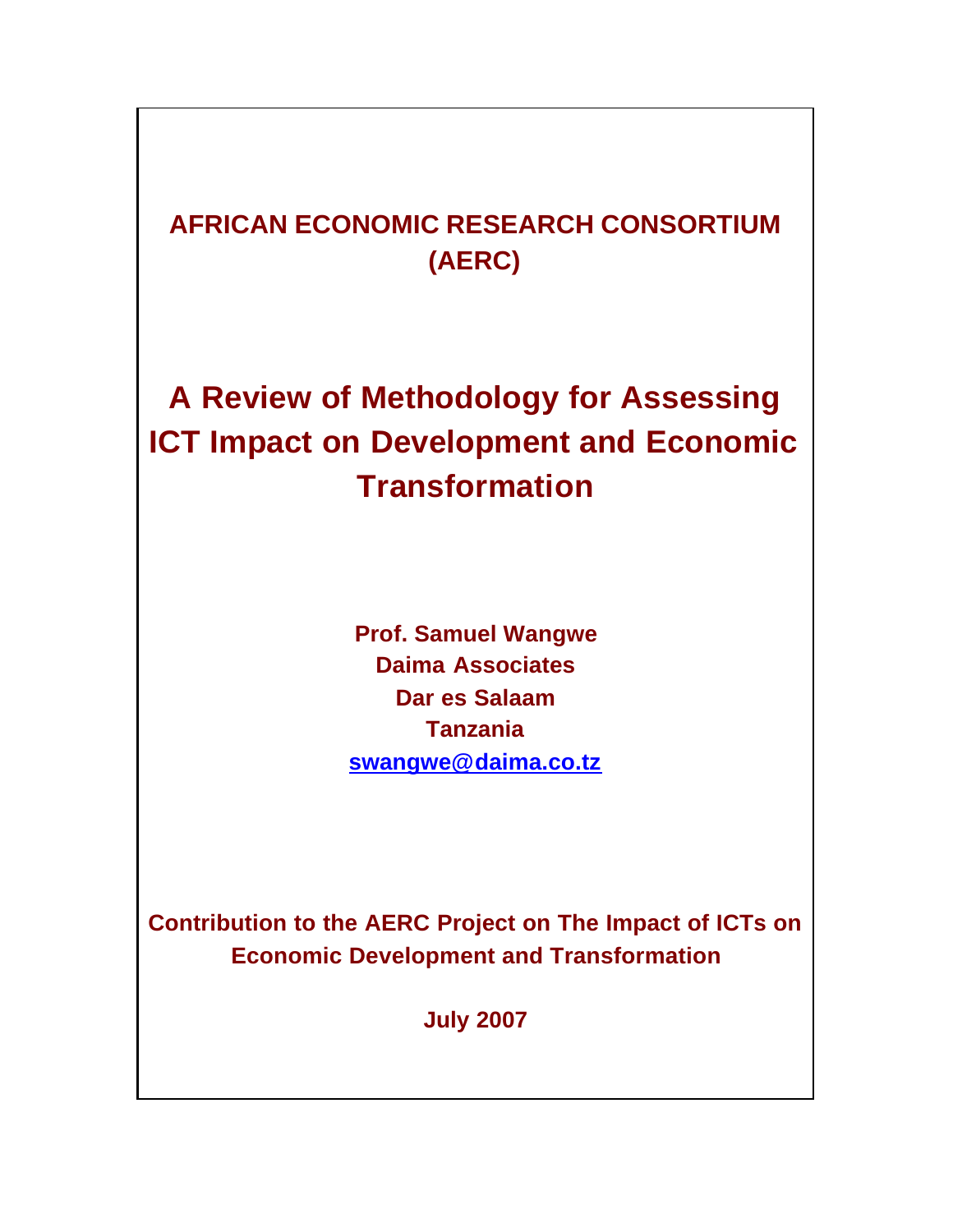# Table of Contents

| 1.0              |       |                                                     |  |
|------------------|-------|-----------------------------------------------------|--|
| 2.0              |       | THE OBJECTIVE OF THE STUDY AND RESEARCH QUESTIONS 4 |  |
| 2.1<br>2.2       |       |                                                     |  |
| 3.0              |       |                                                     |  |
| 3.1              |       |                                                     |  |
|                  | 3.1.1 |                                                     |  |
|                  | 3.1.2 |                                                     |  |
|                  | 3.1.3 |                                                     |  |
| 3.2 <sub>1</sub> |       |                                                     |  |
|                  | 3.2.1 |                                                     |  |
|                  | 3.2.2 |                                                     |  |
|                  | 3.2.3 |                                                     |  |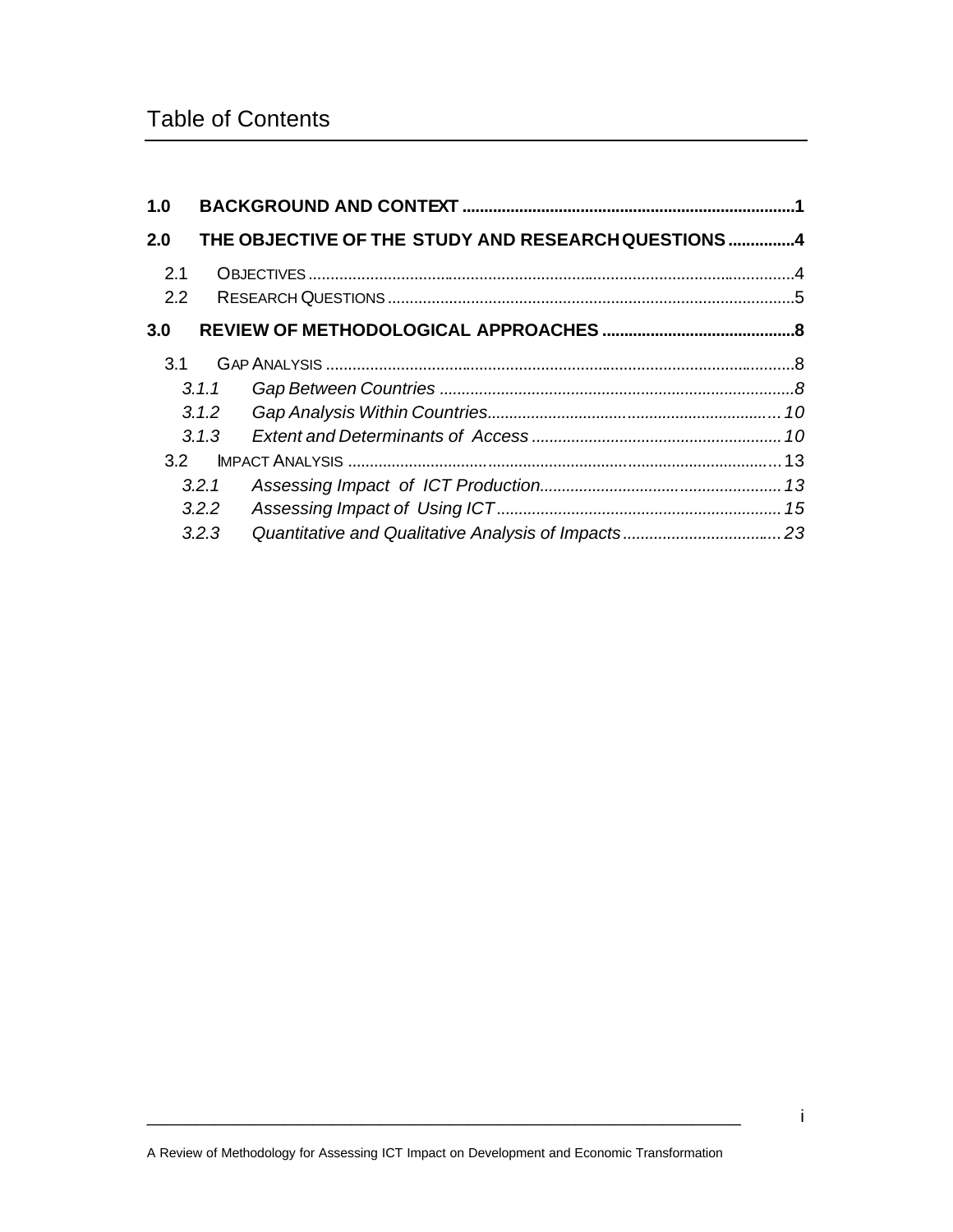# **A REVIEW OF METHODOLOGY FOR ASSESSING ICT IMPACT ON DEVELOPMENT AND ECONOMIC TRANSFORMATION**

## 1.0 BACKGROUND AND CONTEXT

The process of technological innovation in the late  $20<sup>th</sup>$  century has led to significant developments in new technologies such as biotechnology, new materials and microelectronics together with innovations in software development. The combination of advanced microelectronics and innovations in software development has led to systemic technologies which have come to form a pervasive cluster of information and communication technologies (Mansell, 1994)<sup>1</sup>. As information and communication technologies (ICTs) diffuse into all branches of the economy their impact has come to be very pervasive. The pervasiveness of the ICTs is posing the challenge of assessing their impact on economic development and transformation. The purpose of this chapter is to review the methodology for assessing this impact.

ICT refer to a myriad of stand-alone media, including telephone and mobile telephony, radio, television, video, tele-text, voice information systems and fax, as well as computer-mediated networks that link a personal computer to the Internet. ICT is an integrated system that incorporates the technology and infrastructure required to store, manipulate, deliver and transmit information, the legal and economic institutions required to regulate ICT access and usage, and the social and inter-personal structures which allow information to be shared, facilitate access to the ICT infrastructure, and through which innovation takes place.

The ICTs will be disaggregated into ICT producing activities and ICT using activities. ICT producing industries will be categorized into ICT producing manufacturing activities and ICT producing service activities. According to SNA Rev 3 ICT producing manufacturing are those which manufacture products intended to fulfill the function of information processing and communication or must use electronic processing to detect, measure or record physical phenomena or control of physical process. ICT producing services are those which produce services that are meant to enable the function of information processing and communication by electronic means.

<sup>&</sup>lt;sup>1</sup> Mansell, R. (Ed.).The Management of Information and Communication Technologies: Emerging Patterns of Control. Science Policy Research Unit. Published by The Association for Information Management, London, 1994.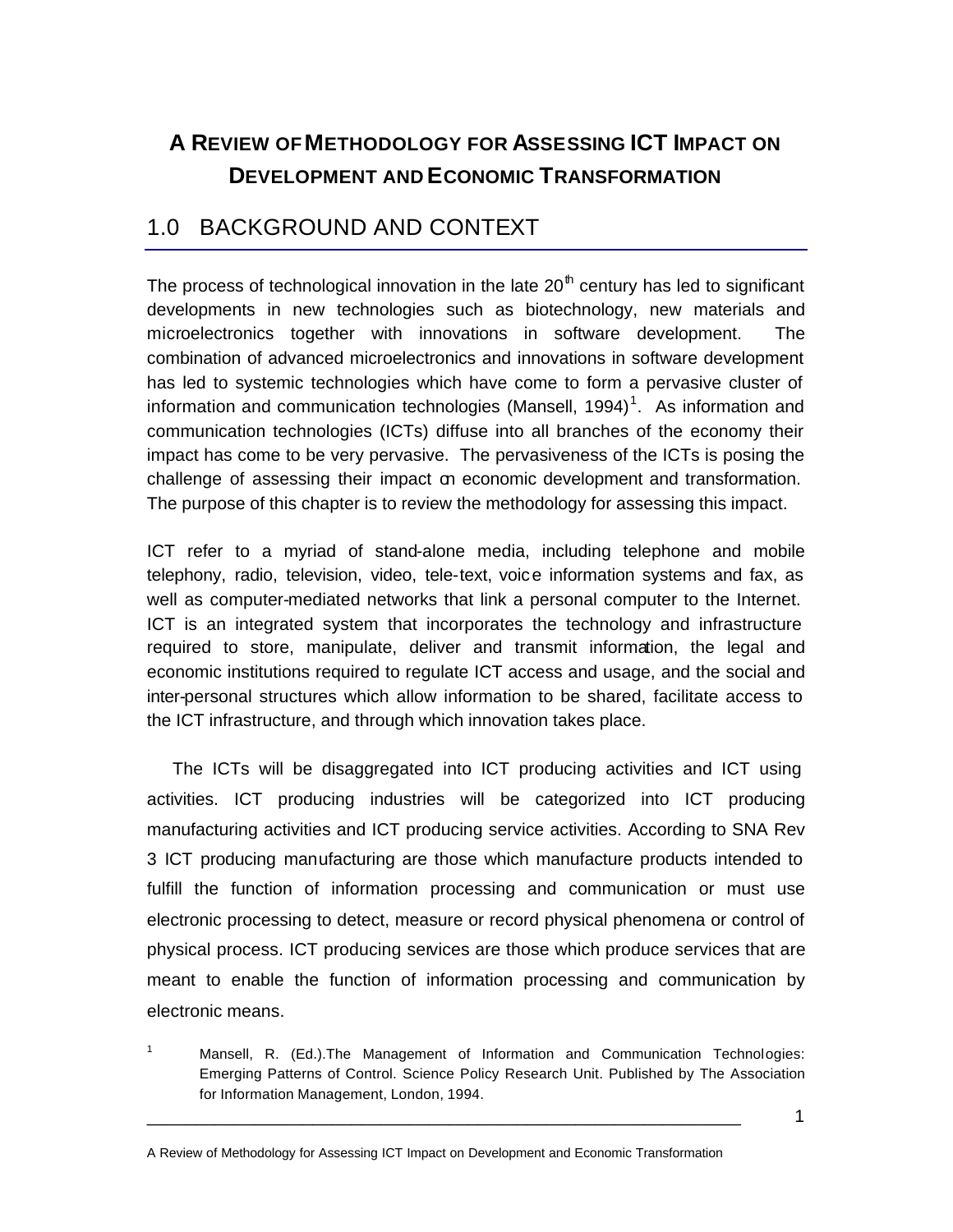The degree of competitiveness is largely determined by the extent to which economy rests on three pillars: 'knowledge', 'information' and 'technology'. These are terms which lack precise meanings. The framework paper by Nissanke has addressed these terms as follows:

- The term "Knowledge' refers to the scientific and technical knowledge in areas such as computer science, information technology, engineering and manufacturing.
- The term 'technology' refers to the means and the processes used in the application of scientific and technical knowledge to improve or modify our natural environment, or to innovate the things that we have already produced, in order to satisfy perceived materialistic human needs, from the production of things that we need and the comforts that we take for granted in our day-today life to taking care of our environment.
- The term "'Information' complements 'knowledge' but it refers to knowledge about 'attributes' of different aspects of our material life such as the quality of a product or a service, market information such as cost and prices, the performance of a worker or a company, the facilities provided by a bank or a development agency, track record of an entrepreneur or trustworthiness of a borrower, trustworthiness of a system, safety of a plant, the state of climate, etc.

Thus, all three concepts, knowledge, information and technology, play an indispensable role in any development effort undertaken towards a knowledge-based economy. The strengths and weaknesses of the three concepts serve as a gauge to identify how far, and in which direction, African countries are likely to move in order to transform their economies into knowledge-based ones.

A common definition of technological capability as adopted in the framework paper by Nissanke the ability of a given country to make use of the knowledge to acquire, assimilate, adapt, and change existing technologies and develop new products and processes to meet development objectives. The dimensions of technological capability include:

• human resources capability, encompassing the ability of humans to understand technical processes, acquire the knowledge about them, interpret and adapt it to suit the local conditions and apply it creatively to the solution of practical problems,

A Review of Methodology for Assessing ICT Impact on Development and Economic Transformation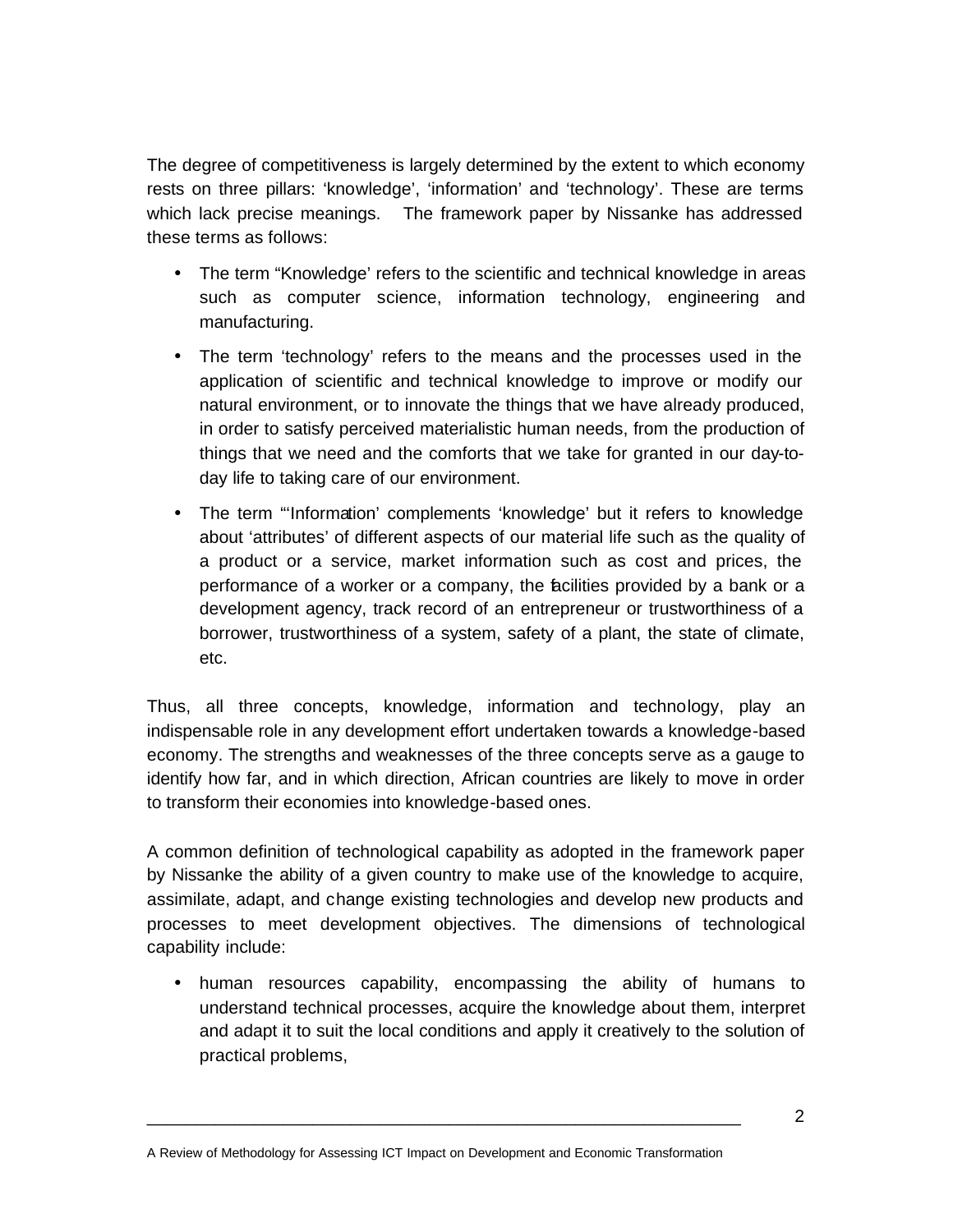- process and management capability (in relation to industrial plants and processes),
- institutional infrastructure capability, implying the existence of certain specific institutions that facilitate the integration of technical knowledge possessed by the society as a whole into a coherent framework and thus its application in a complementary and productive manner for the benefit of the society as a whole. The concept of institutional infrastructure implies a common purpose shared by the society drawing its strength from the psychological motives and the political aspirations of the society,
- technological infrastructure capability, and
- financial capability.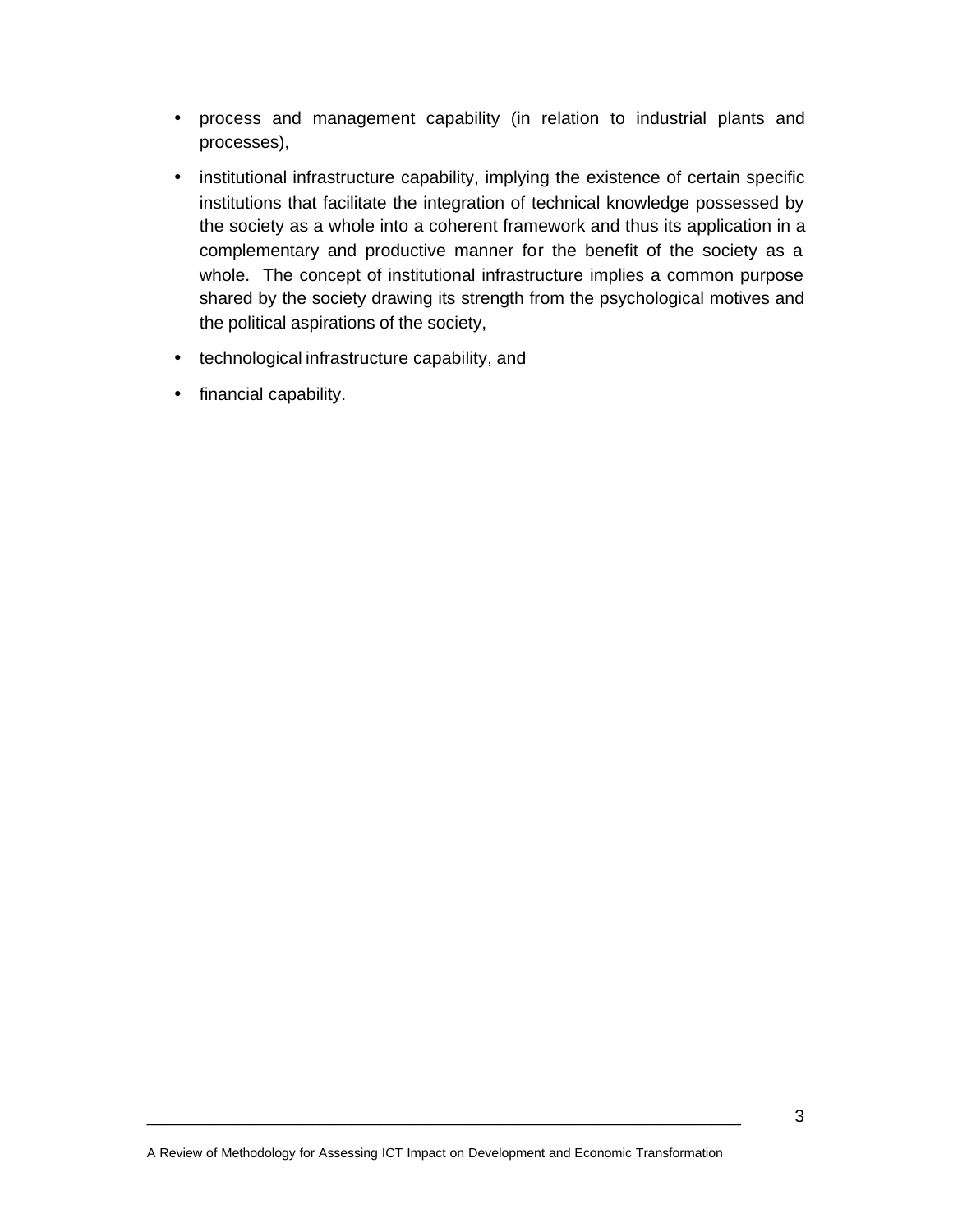# **2.0 THE OBJECTIVE OF THE STUDY AND RESEARCH QUESTIONS**

### **2.1 Objectives**

The objective of this study is to investigate the impact and implications of ICTs on economic development and transformation in Africa.

Assessing the impact of ICT will address two dimensions

- (i) Identifying the impact of ICT production and use in production and growth generating activities and specific sectors that could lead to economic development and transformation in Africa
- (ii) Exploring options and possibilities of harnessing ICT to more effectively impact on economic development and transformation in Africa.

The use of ICT to enhance economic development and transformation in Africa will entail addressing the impact of ICT on changing the structure of the African economy (composition of agriculture, industry and services), expanding economic and social development opportunities, facilitating diversification, exploring options for building competitive advantages, facilitating efficient functioning and responsiveness of institutions (including markets) with a view to creating vibrant markets and institutions.

To address effectively the impact of the pervasive diffusion of ICTs the study will explore structural as well as cost factors, the influence of ICTs on growth and factor productivity and the impact influence on employment and investment. The impact of ICTs on poverty reduction and on raising the standard and quality of life of the poor will be explored including addressing indirect impact on poverty through growth and productivity in activities in which the poor are most actively engaged. The impact of ICTS on governance will be addressed including its implications on access to public knowledge that can influence governance structures towards more democratic and participatory processes and towards raising levels of awareness on the way development agendas are negotiated. Related questions will be raised as a ways in which ICTs may have come to play an important role in mediating communication and information relationships in business and everyday life as well as implications of public policy. The extent to which public policy and ICT options are balanced with other socio-economic objectives will be explored. In this context, the study will

A Review of Methodology for Assessing ICT Impact on Development and Economic Transformation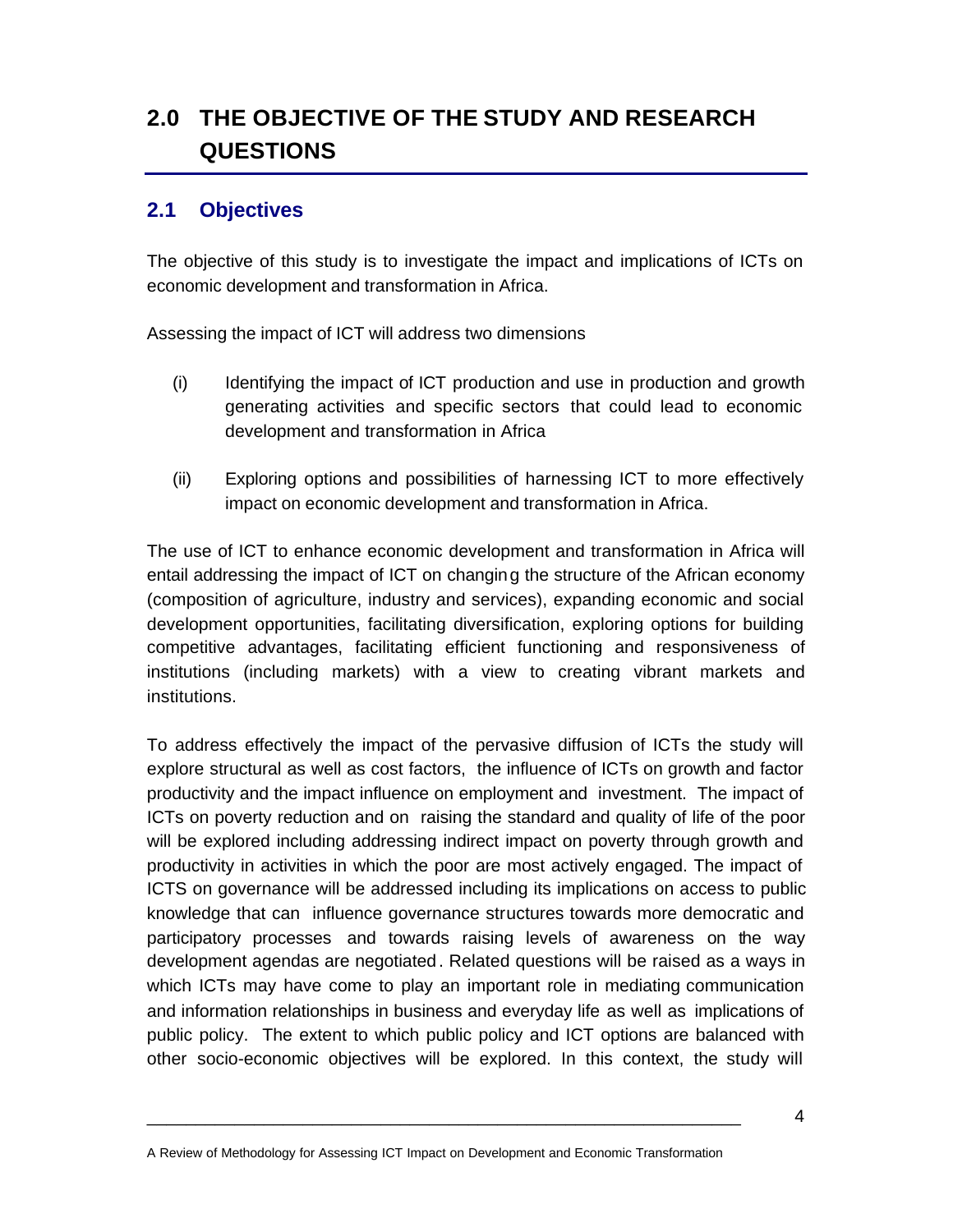explore whether the ICT policy exists and if it does explore the extent to which it is integrated into relevant socioeconomic development policies and strategies.

### **2.2 Research Questions**

Examples of research questions that could be asked inc lude the following

- What is the impact of ICT on breaking barriers to knowledge, information and on reducing information or knowledge gaps in production, organization and distribution? These could be disaggregated into more specific aspects of ICT (e.g. Internet, telephony) and how they impact on specific activities in different sectors i.e. agriculture, tourism.
- What is the impact of ICT on governance e.g. on participation as regards specific ICT components and sectors?
- What is the impact of ICT on economic opportunity such as in trade, business activities and interaction in respect of specific ICT components and sectors ?
- What is the status of official statistics on ICT and the extent to which the available data are reliable, accurate and are comparable internationally?
- Undertake the analysis of the link between ICT and development goals such as poverty reduction, economic growth and competitiveness. Specific questions could include: What is the relationship of poverty and ICTs?, How is ICT actually benefiting the poor (directly and indirectly)? What/where are the impacts of ICTs on poverty reduction (in general or on sectors where the poor are active)? How are ICTs influencing organization of production processes? How is the rate of adoption of ICTs impacting on investment and Total Factor of Productivity in the economy?
- Cary out the analysis of the mechanics of policy making including policy processes and its political economy (governance and power relationships, incentives and motivation of different actors).
- What has been the experience of policies for the regulation and coordination of selected sectors that have made use of ICT in their design, implementation and monitoring?
- Which are the existing co-ordination and regulatory structures in the selected sector that can or should be involved in ICT? More specifically what have been

A Review of Methodology for Assessing ICT Impact on Development and Economic Transformation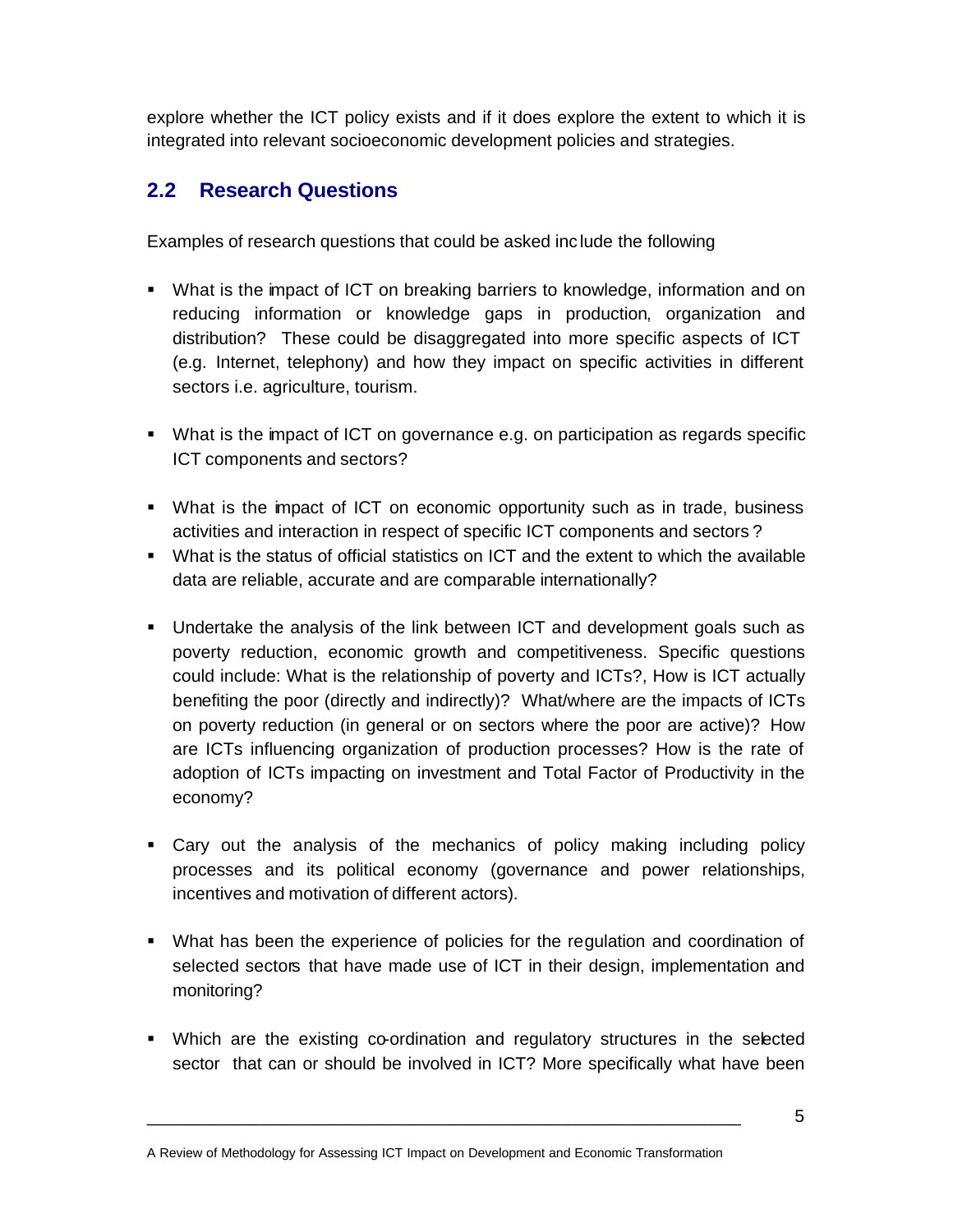found to be the most appropriate institutional structures for the promotion and regulation of ICT usage?

- Which are the existing co-ordination and regulatory structures in ICT that might impact upon production, processing or consumption?
- What role can the national and international private sector play in the promotion of ICT for coordination and regulation that improve production and value added activities at different points along the supply chain?
- How can the economic and social impact of ICT on development and economic transformation be assessed for production and distribution in Africa?
- What stages of the supply chains are most likely to be affected by ICT in terms of productivity and profitability and what are the possible consequences in terms of job creation or loss; capital/labour ratios; gain or loss of control over production and distribution process?
- What is the impact of using ICT on various actors and the respective stages in the supply chain taking account of prices, profitability, choice and quality of life? The analysis should capture both intended and unintended consequences resulting from ICT usage at the selected levels of analysis.
- What are the costs of non-adoption of ICT at different levels (government departments, local authorities, enterprises of different sizes, households and individuals within households) and how is the burden of such costs distributed in society?
- What is the social impact of ICT on geographic location, isolation, market integration, education, income, wealth, gender, ethnicity, and social exclusion?
- What is the role of social networks in the use and diffusion of ICT usage?
- What factors determine the adoption of ICTs by firms at different levels of economic and technological development?
- What is the impact of ICTs on employment generation and transformation of the economy or specific sectors through new skills and new technologies?
- ß What policies influence the size and shape (demand characteristics) of the domestic market (e.g. taxation, wages), input costs or outputs for entrepreneurs

A Review of Methodology for Assessing ICT Impact on Development and Economic Transformation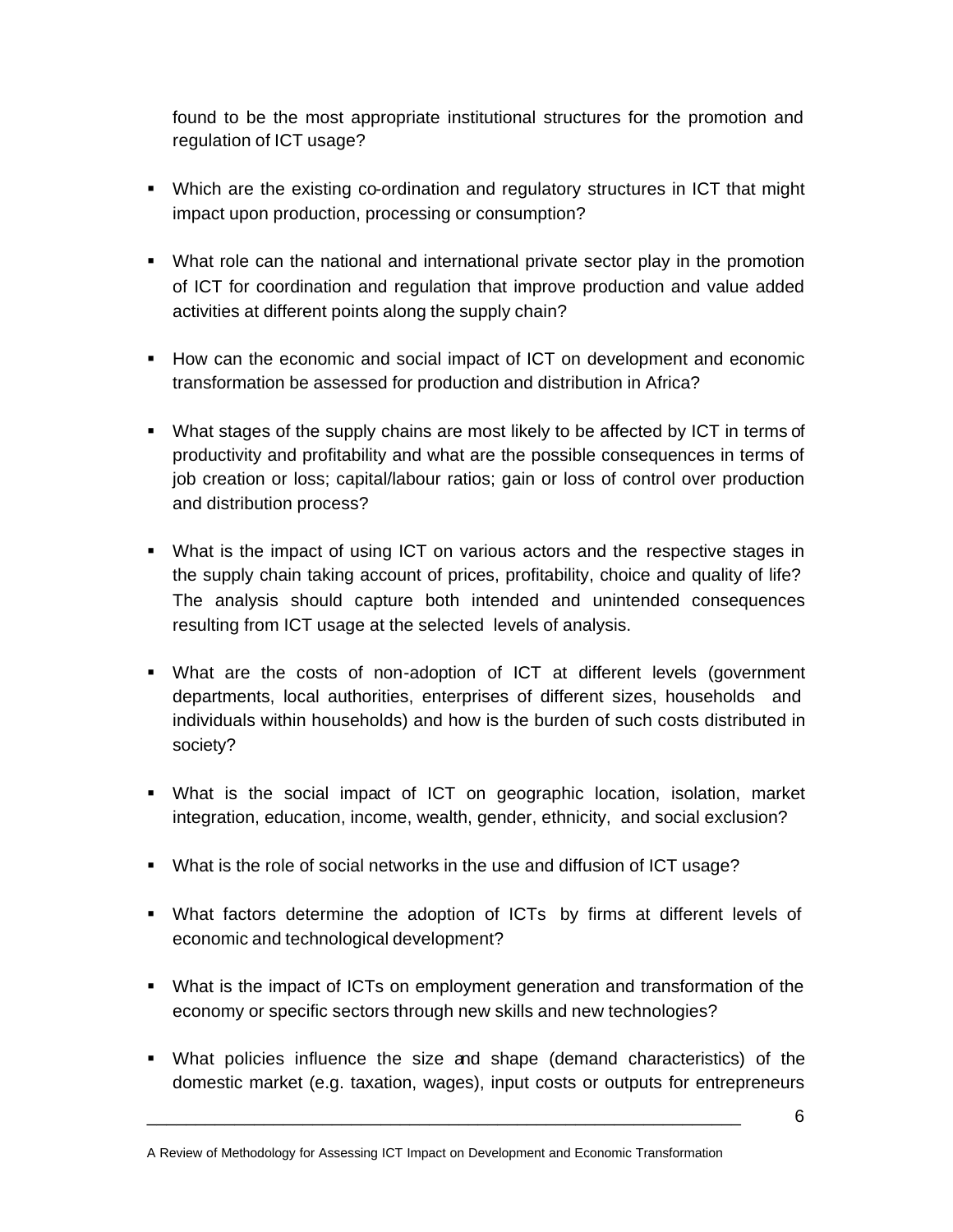(e.g. land prices and use), nature of competition, foreign investment, and those that promote local upgrading and linkages between foreign and local agents.

A Review of Methodology for Assessing ICT Impact on Development and Economic Transformation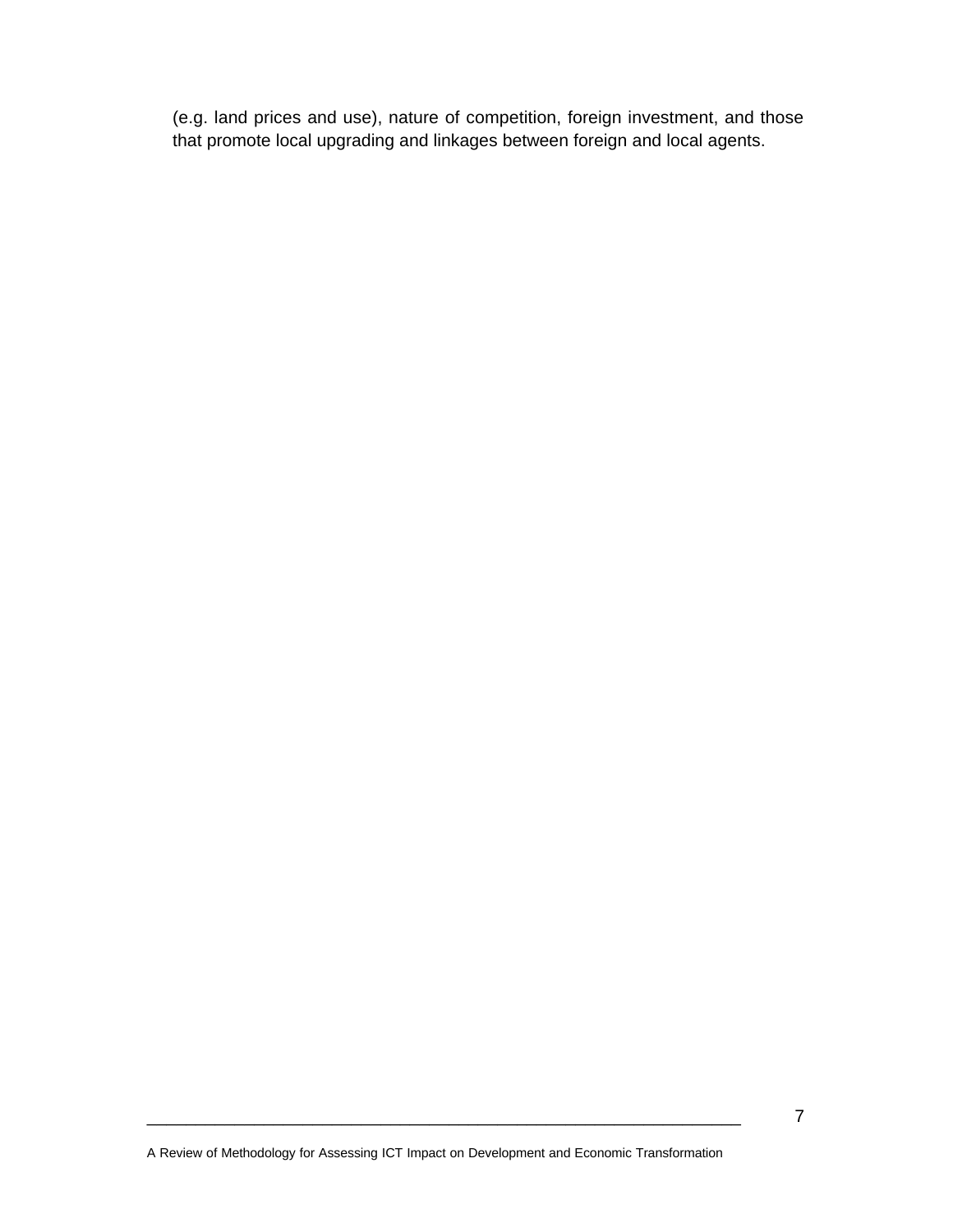# **3.0 REVIEW OF METHODOLOGICAL APPROACHES**

Assessment of the impact of ICT on development and economic transformation should take into consideration the continuous interaction between technical and social processes. Transformations in the ICT environment are both technically and socially determined whereby the processes of technical change interact with the institutions in which people are differentially empowered to act. Socioeconomic and technical factors interact to shape the innovative processes that influence ICT developments in a dynamic way. Advanced ICTs are being constructed and constituted by a complex matrix of cultural, social, political, economic and technical relationships that are mediated by changing institutional relationships (Freeman,  $1994$ <sup>2</sup>. . Some of these institutions arise spontaneously from social and market circumstances and others are deliberately created by government. The methodological approaches that have been used are categorized into those focusing on gap analysis and impact analysis. These analyses can be further categorized into those adopting quantitative analysis and those adopting a qualitative analysis in respect of either engaging in the production of ICT or in its use ICTs or both.

### **3.1 Gap Analysis**

Gap analysis addresses the impact of ICT on inequalities in society across countries or within countries. Studies on the digital divide have addressed the status of the digital divide and have conceptualized various forms of exclusion or inclusion in the world of ICT. These studies have addressed the challenges of exclusion and how the technology could be made more accessible and affordable.

#### **3.1.1 Gap Between Countries**

A major concern in the literature has been expressed around the problem of the *development gaps* and more specifically the digital divide between the developed and developing countries. The digital divide is far from closed and in most parts of the world it is still widening (van Dijk, 2005)<sup>3</sup>. The gap between the developed and developing countries is extremely wide and it is growing. The digital divide is deepening where it has stopped widening. The significance of the digital divide is

A Review of Methodology for Assessing ICT Impact on Development and Economic Transformation

 $\overline{2}$ Freeman, C. The Economics of Technical Change: A Critical Survey Article. Cambridge Journal of Economics, 1994.

<sup>3</sup> Van Dijk, Jan. The Deepening Divide: Inequality in the Information Society. SAGE Publications, 2005.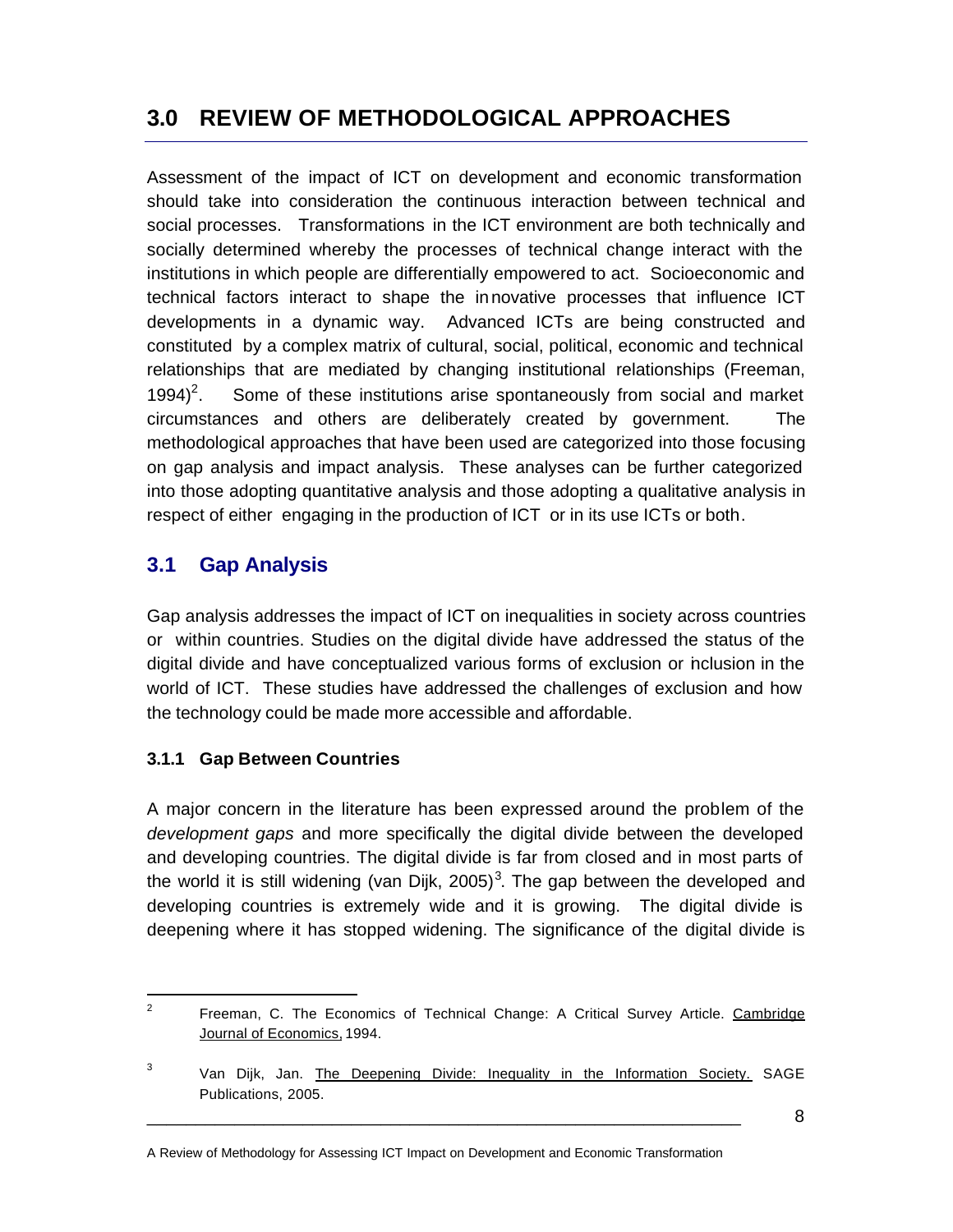manifested in ICT products and outputs such as Internet access and cellphones and in ICT inputs such as engineers and scientists.

The main aspects of the African economies, which have important implications for attenuating digital inequalities are: the low level of development, low level of knowledge and physical infrastructure and limited benefits associated with ICTs (such as employment creation, productivity growth).

The divide between nations can be explained in terms of gaps in objects like capital, raw materials and human capital or in terms of gaps in ideas represented by instructions that are needed to combine physical resources to produce economically valuable commodities. In recent years, the gaps in ideas as represented by knowledge generation and technological change have gained in importance as determinants of levels of development and levels of competitiveness. Invention, innovation, discovery and technological change are activities which increase the stock of intangible knowledge or ideas (Pohjola, 2001).

ICTs have created a world that is more interconnected than ever before. Growing interconnectedness has permeated economic relations (e.g. trade, finance, investment and global organization of production) as well as social and political interactions. Problems of marginalization and exclusion that have been associated with globalization are due to deficiencies in the governance of globalization which in turn largely derive from the behaviour of nation states (ILO, 2004)<sup>4</sup>.

Employment effects of ICT have influence on marginalization or social and economic inclusion. Marginalisation is real in the global economy threatening to make redundant whole countries especially the least developed countries and a whole section of people excluded from the informational networks. There are more jobs and a higher proportion of working age people employed including greater incorporation of women in paid work. However, employment effects are influenced by social institutions to a greater extent than the influence of new production systems.

It is expected that the spread of ICTs in Africa will enhance Africa's participation in the knowledge economy. The evidence that is coming out of recent research is demonstrating this trend (e.g. the output from Research ICT Africa).

 $\frac{1}{4}$ ILO: A fair Globalization: Creating Opportunities for All. Report of World Commission on Social Dimension of Adjustment, Geneva, 2004.

A Review of Methodology for Assessing ICT Impact on Development and Economic Transformation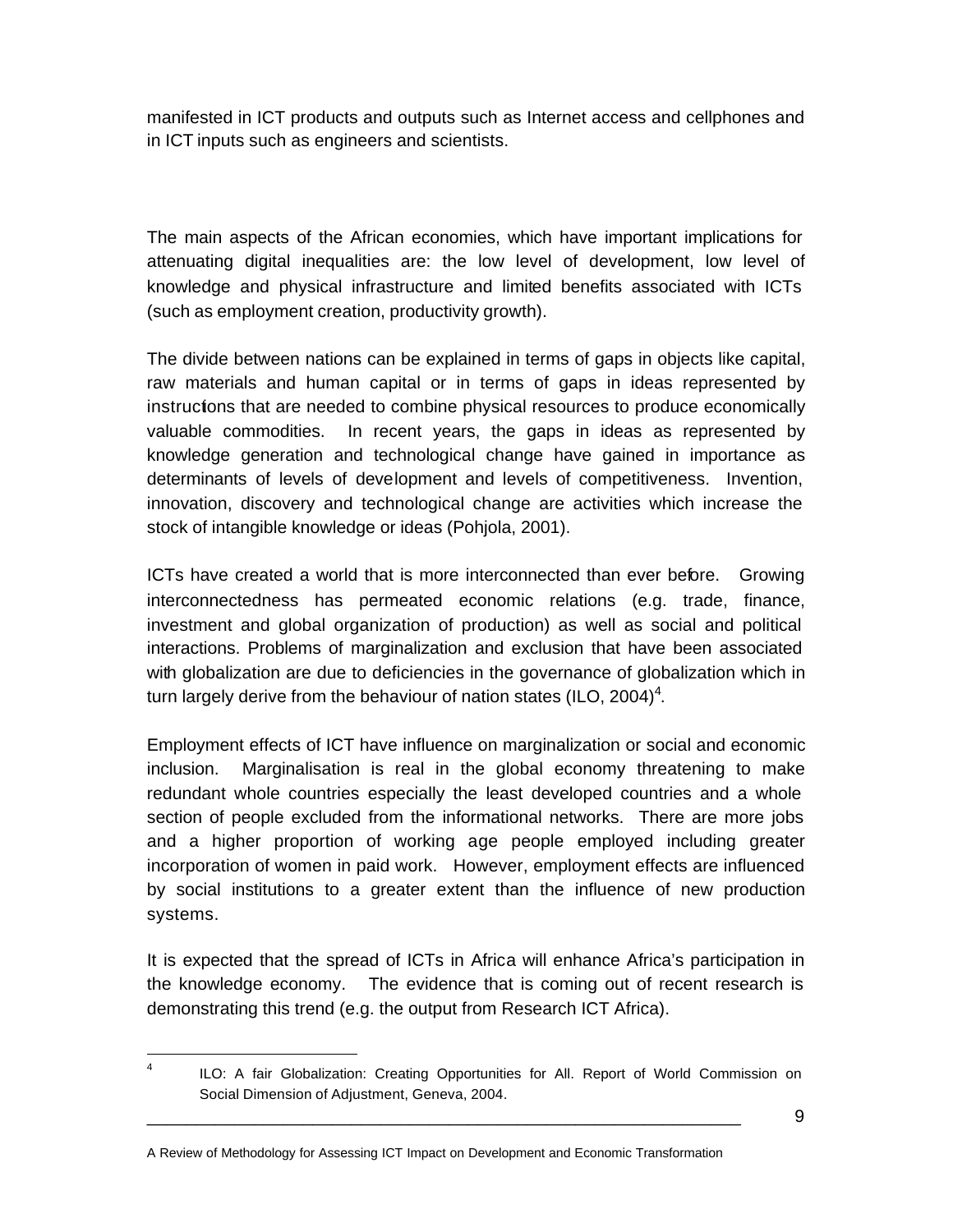#### **3.1.2 Gap Analysis Within Countries**

The more ICT is immersed in society and pervades everyday life, the more it becomes attached to all existing social divisions. Within specific economies, the ICT networks may to a greater or lesser degree be **inclusive or exclusive**. Even in the advanced countries, there is evidence of production being increasingly concentrated on the educated sections of the population aged between 25 and 40 with the threat of creating highly segmented social structures driven by extreme flexibilisation of work and individualization of labour (Castells, 1996)<sup>5</sup>. The risk of this threat is likely to be higher in developing countries of Africa. The studies that have been done in Africa have found two types of access gaps: the urban-rural gap and the rich-poor gap (Pigato, 2001). Four types of access have been identified in the literature: physical or material access; motivational access; skills access; and usage access. A distinction has been made between these four successive kinds of access that indicate the full appropriation of the new technology. Analysis of the causes of access (e.g. distribution of resources), analysis of consequences of the digital divide and analysis of the context of digital divide could be carried out along the lines of the four types of access.

There is increasing evidence that access to ICTs has a direct impact on raising the standard and quality of life of the poor and has indirect impact on poverty through growth and productivity. Information and knowledge enable the poor to understand better their own circumstances and to voice their own opinions and needs more effectively. ICTs are being introduced to empower rural communities.

#### **3.1.3 Extent and Determinants of Access**

Policy implications of these studies are essentially in terms of alternative regulatory incentives or selective financing with a view to promoting access to ICT by the otherwise marginalized sections of society. The research findings also throw some light on the status of distribution of ICT infrastructure and how the infrastructure could be made to facilitate and encourage further inclusivity of the ICTs. For instance, the study on Pro-poor Opportunities and Challenges in Liberalizing Markets (WDR, 2005) is formulated with a view to addressing this challenge.

ICT infrastructure is made up of three components: telecommunications, computing and connectivity infrastructure. Connectivity infrastructure has four components: the aggregate bandwidth of the domestic backbone(s); the aggregate bandwidth of the

10

<sup>5</sup> Castells, M. The Information Age: Economy, Society and Culture. Vol. I. The Rise of the Network Society. Published by Blackwell, Massachusetts, Oxford, 1996.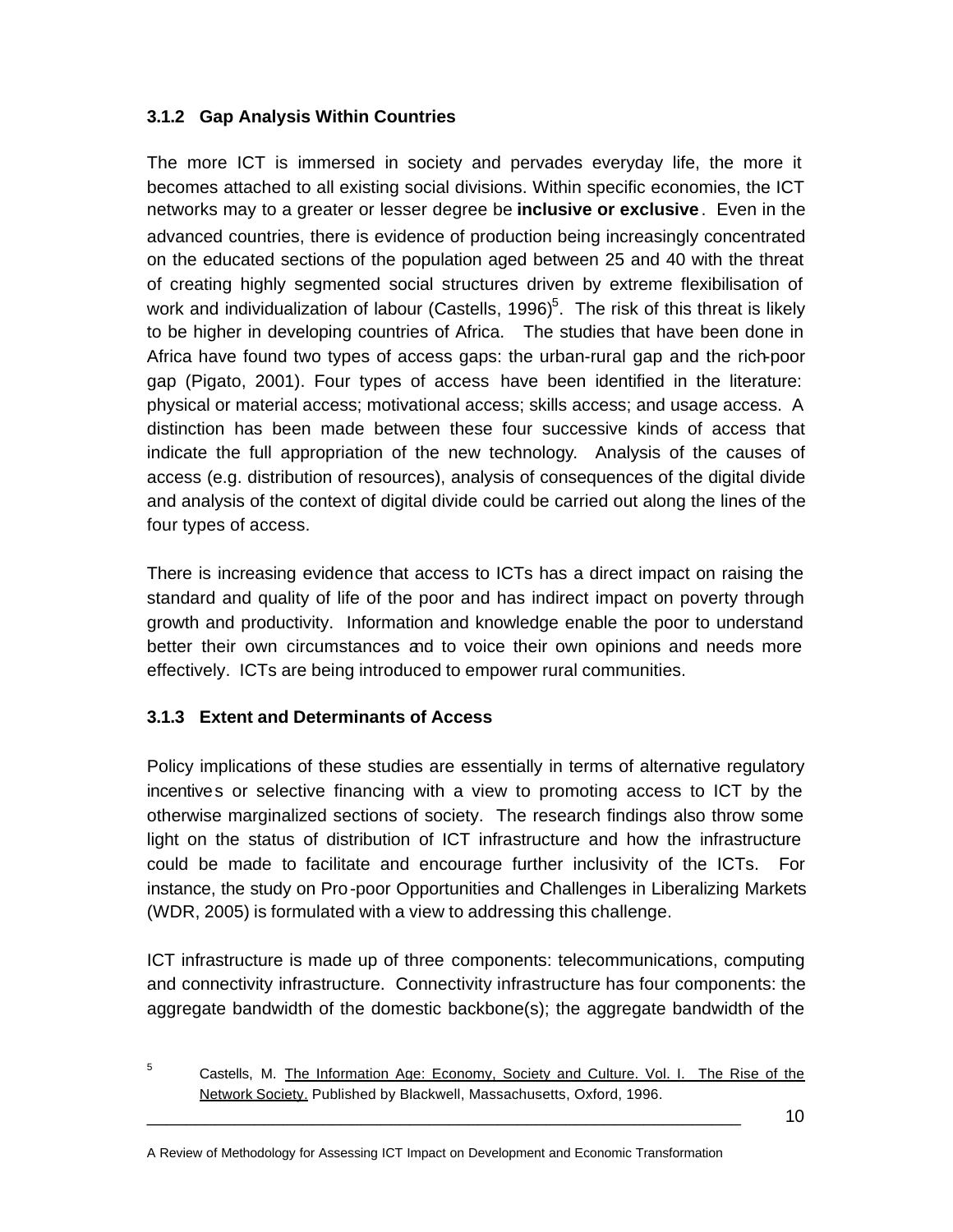international IP links; the number and type of interconnection exchanges; and the type and sophistication of local access methods in use. Local, National and regional telecommunications infrastructure include server connectors, local loop telecommunication lines, inter-nodal connections, and switching systems among others, and determine the cost and quality of access. Users in high-bandwidth telecommunications environment are likely to have access to lower cost connections. Most developing countries face capacity constraints, largely a result of thinbandwidth and frequent power outages.

Another WDR study addresses the role of telecom regulation in influencing network investments opportunities (Terrab, 2006). The insights from this study would be useful in understanding issues of access and spread and expansion of telecom networks. This information would be complementary to information that would be generated by the proposed study on the impact of ICTs on the economy.

The study on Information Provision and Participation in Regulatory and Policy Processes (Mahan of Comunica, 2005) has been designed to address information provision practices and communication with a view to enhancing the participation of a wider range of stakeholders in the regulatory and policy making processes. The study provides useful information on the role of stakeholders or beneficiaries of ICTs in encouraging better access and therefore expanding the benefits of ICT in society. The study on indicators of the network use and development is designed to capture more effectively the developments in terms of access to and use of ICTs in developing countries. The findings are expected to facilitate monitoring and evaluation of progress and efforts being made in ICT deployment and adoption. Research ICT Africa (RIA) has produced a document "Towards an African e-Index" indicating ICT access and usage by households and individuals across 10 African countries $6$ . RIA is a network of 14 African institutions with the vision of developing a sustainable information society and network knowledge economy by providing data and analysis that may be required for designing ICT policies and regulatory processes and monitor and review those policy and regulatory developments. This is a useful source of information for understanding the status of ICT access in Africa.

However, it should be noted that it is difficult to measure the total number of Internet users given the large number of shared accounts, along with the relatively high and rapidly growing use of public access services such as Telecentres, and cybercafés. Although the number of dialup subscriber accounts is readily available, these figures are only a partial gauge of the size of the Internet sector and should be looked at

 $6$  Gillwald, Alison (Ed) Towards an African e-Index: household and individual ICT access and usage across 10 African countries. The LINK Centre, Wits University School of Public and Development Management, Johannesburg, 2005.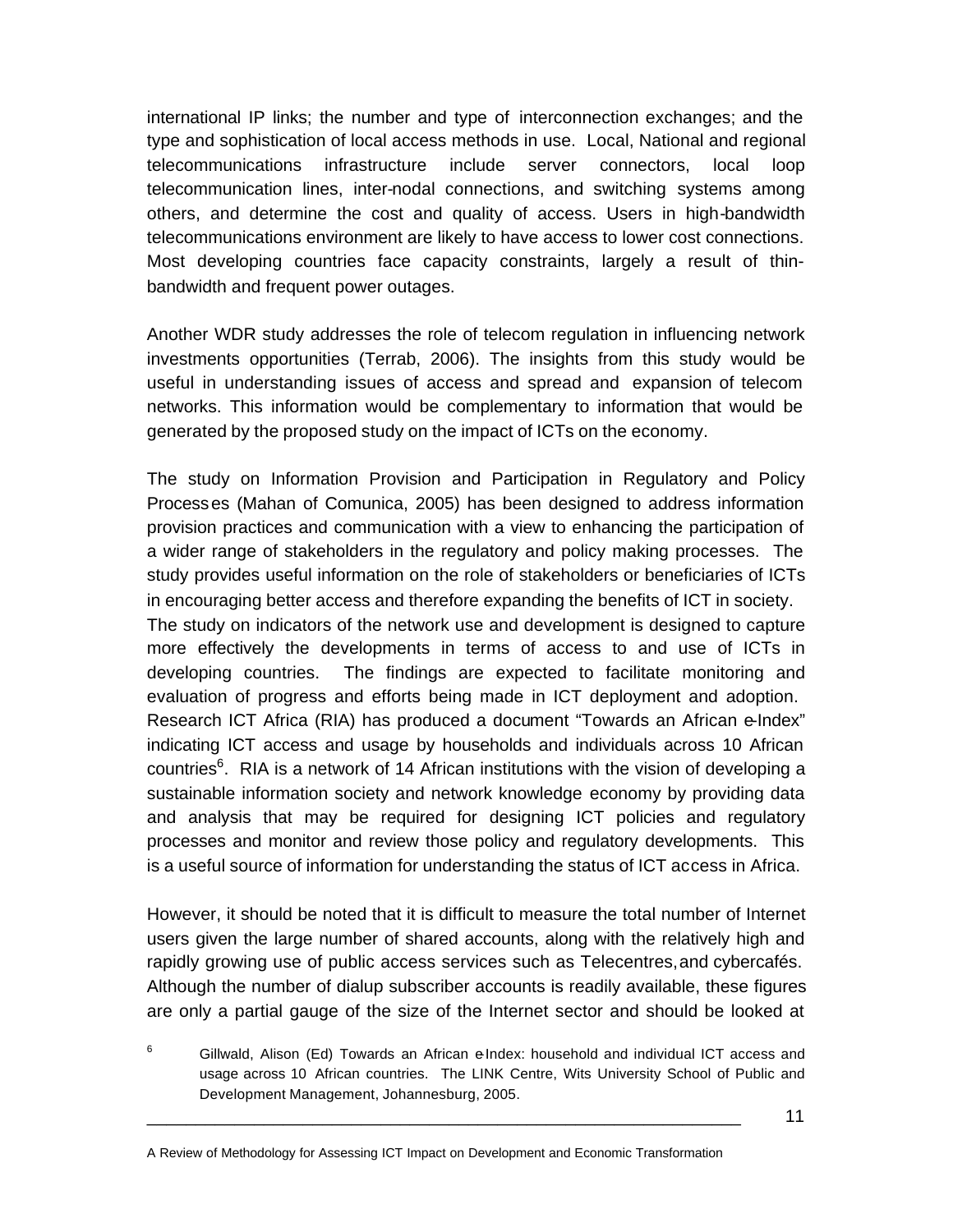along with other factors such as the quantity of international traffic each country generates.

However, an enhanced understanding of the status of ICT, recent trends and challenges of improved social inclusion are useful considerations as inputs into the analysis of impacts on the economy and can be used to improve understanding of how positive impacts on the economy could be enhanced through attainment of better access to ICTs.

One of the research projects under WDR has been designed to explore innovative models of financing ownership and management. The study addresses how alternative models of ownership, management and financing can influence access and adoption of ICTs (Bruce Girard, 2005).

Research on e-Access and Usage at household level has revealed the demand side of ICT by individuals and households and how ICTs are used across 10 African countries. These findings have filled an important knowledge gap and will contribute to policy making. There is need for information on the impact of ICTs on the economy in order to better appreciate the kinds of demands that need to be satisfied first if the positive impacts of ICT are to be optimized. The two sets of studies are complementary in that sense.

Previous work on ICT in Africa is rather scanty. For instance, a recent study done by UNU-INTECH (Oyeyinka and Lal, 2004)<sup>7</sup> employed firm level data from three countries (two of them Nigeria and Uganda being in Africa) to **analyse factors determining the adoption of internal e-business technologies** in developing countries. The study found that adoption of ICTs was influenced by size of operations, export performance, profitability, value addition, skill intensity, academic qualification of CEOs, learning processes and technological collaboration with foreign firms. The study found bi-directional relationships among several factors although all causal relationships could not be identified due to lack of sufficient time series data. In another study (Oyeyinka and Lal, 2004a) <sup>8</sup>it was found that sectorspecific factors influenced the degree of adoption of e-business technologies. It was also found that there are significant variations in the conduct and performance of

 $\overline{z}$ Oyelaran-Oyeyinka and Kaushalesh Lal. Determinants of EBusiness Adoption: Evidence from firms in India, Nigeria and Uganda. UNU\_INTECH Discussion Paper 2004-14.

<sup>8</sup> Oyeyinka, Banji and K.Lal. Sectoral Pattern of E-Business Adoption in Developing Countries. UNU-INTECH Discussion Paper 2004-7.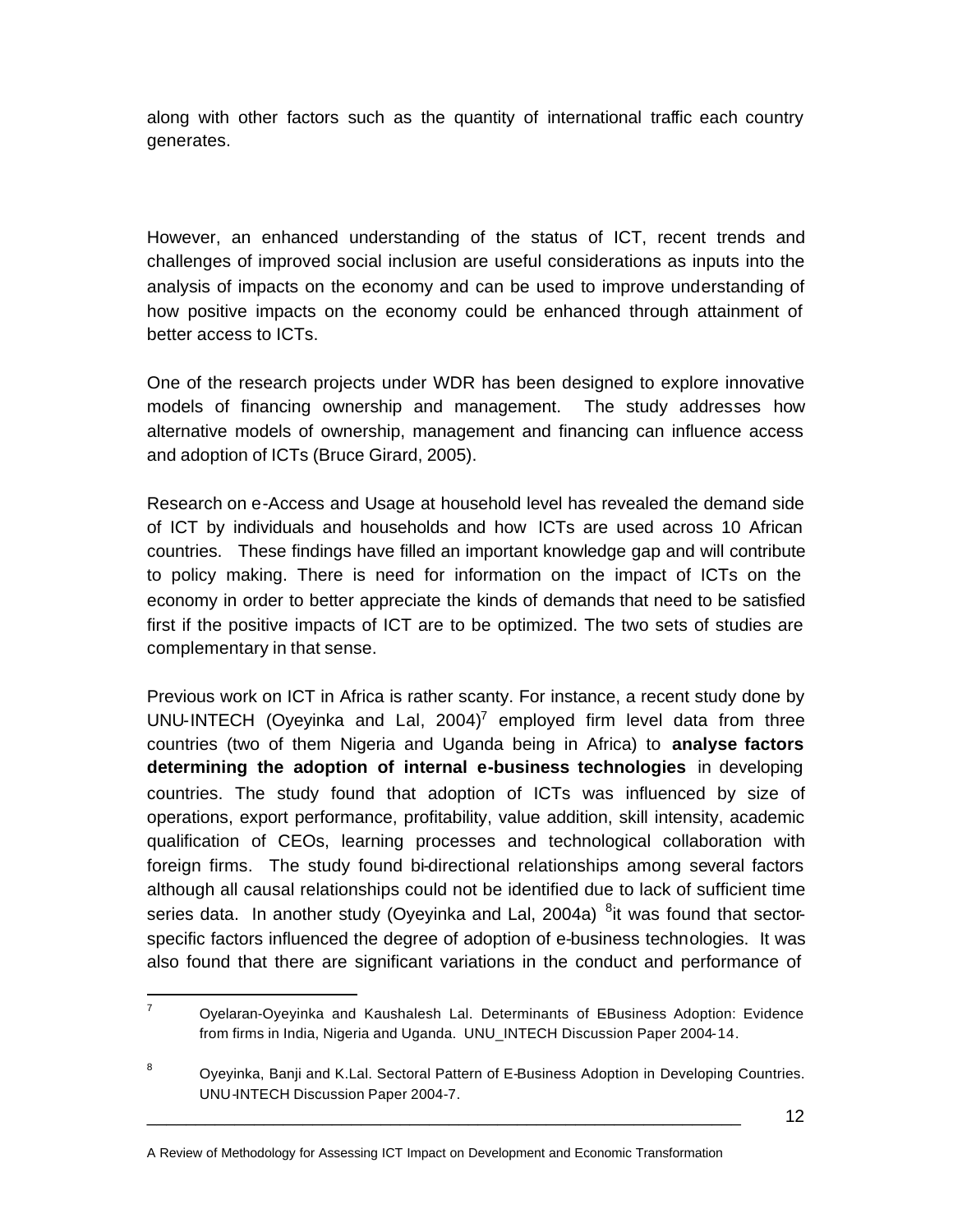firms that use lower levels of e-business tools from those categorized as the most advanced users.

The IDRC studies and others which have been cited here have provided useful insights into the status of access and adoption of ICTs. The proposed study on the impact of ICT on the economy is complementary to these studies. These studies have been designed to enhance the understanding of the status of access and adoption of ICT and have explored ways in which access could be enhanced. Knowledge of the benefits and other impacts of ICT will complement the information on adoption and use of ICT. Policy formulation requires adequate knowledge of both (impacts and access). The approach to be adopted in this study will therefore be to establish the status and patterns of access and adoption with a view to throwing light on the possible impacts in terms of economic development and transformation.

### **3.2 Impact Analysis**

The ICTs will be disaggregated into ICT producing activities and ICT using activities. In assessing the impact of ICT it is important to distinguish which aspect of ICT is being assessed. Productivity increase has occurred in ICT producing sectors and in ICT using sectors<sup>9</sup>. The breakdown of factor productivity aggregates into sectoral contributions has helped to show attributions to ICT producing sectors, ICT using sectors and other sectors (Pilat, Lee and van Ark, 2002).

The impacts in this category can be direct or indirect.

#### **3.2.1 Assessing Impact of ICT Production**

ICT producing industries are categorized into ICT producing manufacturing activities and ICT producing service activities.

ICT Producing Activities include: Design and Research; Equipment Manufacturing; Assembling and CKDs and Software Developers. Investing in the production of ICT goods can be done with the specific aim of entering the ICT producing market, in particular, in areas such as software development and assembly and manufacturing

 $\mathbf{q}$ <sup>9</sup> According to ISIC Rev 3 ICT producing manufacturing are those which manufacture products intended for fulfil the function of information processing and communication or must use electronic processing to detect, measure or record physical phenomena or control of physical process. ICT producing services are those which produce services that are meant to enable the function of information processing and communication by electronic means.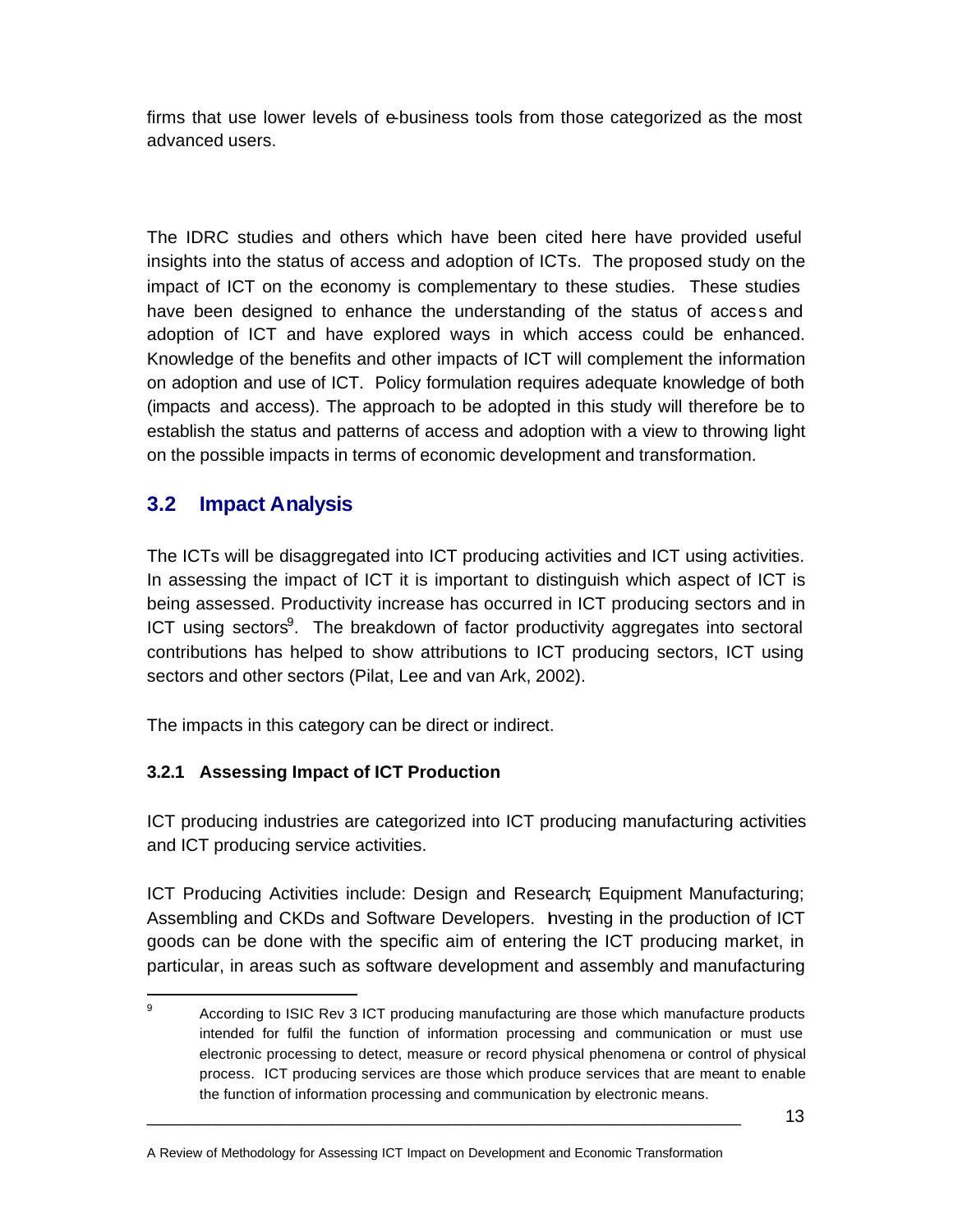of computing equipment and components. Though initially they may be limited to meeting the internal demand, such efforts may offer, in the longer term, opportunities for export and outsourced technological processes.

Although this path may not be associated with significant benefits to economic development in African countries the importance of efforts directed at the production of ICT goods has been demonstrated by those developing counties that currently enjoy generally significantly higher growth rates in ICT exports, compared to other export-oriented economic sectors. This suggests that such efforts could offer, at least for some African countries, long-term strategic advantage in turning their economies into modern knowledge-based economies.

Production of ICT goods can contribute to economic growth because the global demand for ICT products is growing faster than average of most sectors. In addition, the production of ICT products involves the use of highly advanced manufacturing processes the mastery of which is likely to generate higher productivity growth than the average of other sectors. ICT producing sectors showed important contribution to factor productivity in Finland (both ICT-producing manufacturing and ICTproducing services). This reflects rapid technological progress in the ICT producing sectors. In the case of Finland, the contribution of Nokia is clearly dominant.

ICT sector is one of the leading sectors in R&D effort and the returns from research in ICT should be widespread given their pervasive use. In addition, ICT plays a leading role in knowledge creation, codification and transmission. International R&D spillovers have been shown to be significant whether in terms of social rates of return, elasticities of TFP growth or growth contributions (Mohnen, 2001)<sup>10</sup>. The main determinants of spillover appropriation are the acquisition of expertise through own R&D and education, the openness to international contacts and close collaboration with foreign researchers.

#### *(a) ICT Manufactures of hardware*

 $\overline{a}$ 

According to SNA Rev 3, ICT producing manufacturing are those which manufacture products intended to fulfill the function of information processing and communication or must use electronic processing to detect, measure or record physical phenomena or control of physical process. In the context of Africa, ICT hardware may be disaggregated into telecommunications equipment and computer hardware manufacture and assembly. The latter should cover manufacture and assembly of

<sup>&</sup>lt;sup>10</sup> Mohnen, P. International R&D Spillovers and Economic Growth. In Pohjola (Ed.), 2001.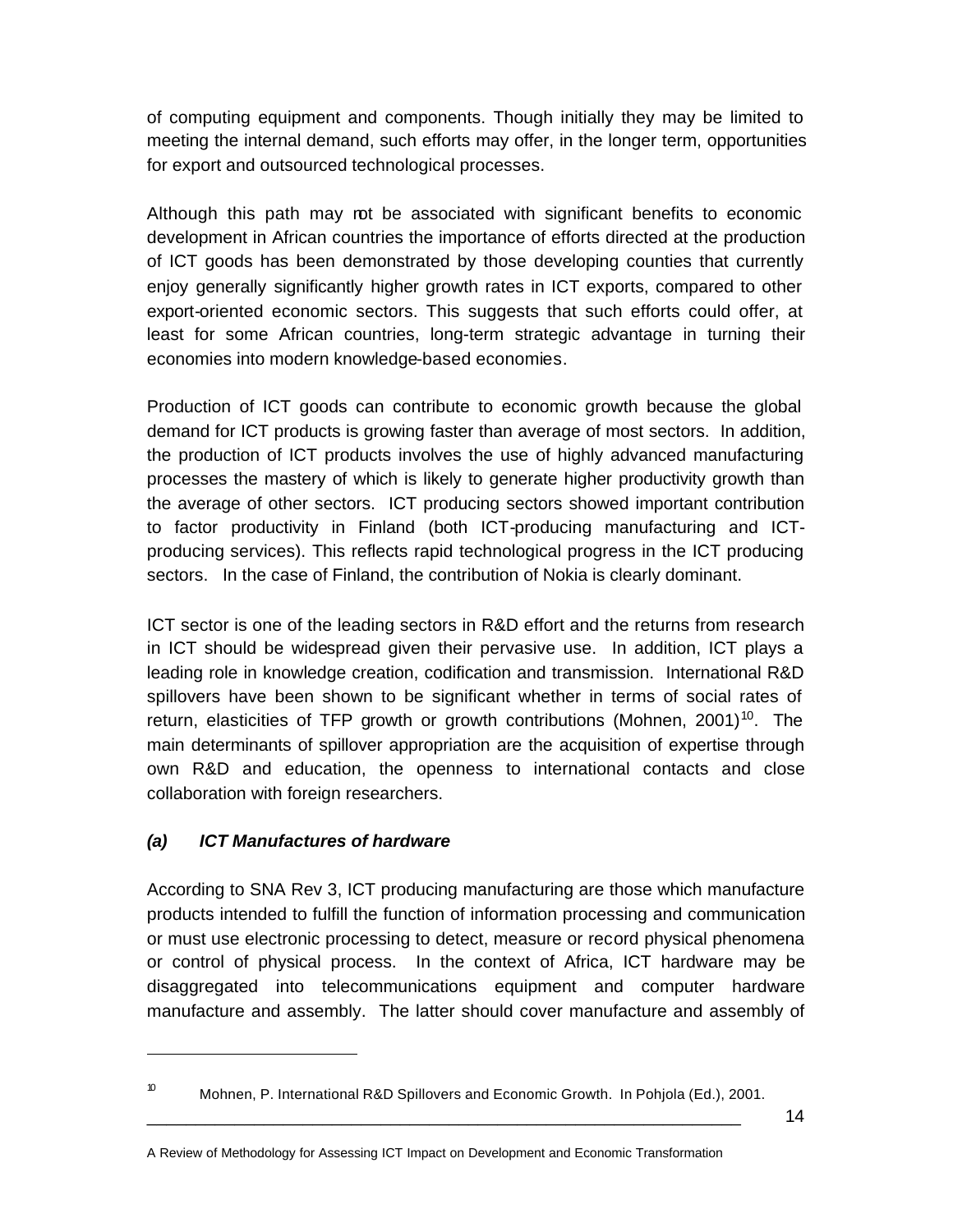computers (branded or unbranded/clones) and include clusters that are emerging in activities associated with repair of computers. In telecommunications hardware should cover the manufacture and assembly and repair of telecommunications related equipment such as cell phones and others.

#### *(b) ICT Production of Services*

ICT producing services are those which produce services that are meant to enable the function of information processing and communication by electronic means. The main categories of products are software and services. The detailed classifications can be sought more precisely from the System of National Accounts.

#### **3.2.2 Assessing Impact of Using ICT**

ICT Using Activities include Service providers; Application Developers/ Content providers; Intermediaries and Sector Specific users, government, private firms etc. Reliance on ICT applications for efficiency gains may occur in industry, commerce, agriculture and public administration to result in significant efficiencies, improved quality of service in areas such as health and education, better quality of life for citizens, enhanced and new market opportunities for entrepreneurs and so on. These may take numerous forms, benefiting, amongst others, rural communities through marketing and financial services and producers of developing countries through new global markets for their business and generate new businesses and new and better employment prospects for all.

Users of ICT may be categorized by type of user. Applications of ICT range from personal use, to use in business and use in government. The types of uses can be categorized into individuals or personal use and households level use, use in small and medium businesses/enterprises, use in large businesses/enterprises and use in government.

An alternative categorization may be made by sectors. This kind of categorization can be made based on the most likely users in a particular country. These may be the financial sector, the trade sector and other services sectors to be selected after preliminary investigation has been carried out at country level.

Uses of ICT are diverse ranging from e-commerce, enterprise management, eservices etc. It is recommended that priority be given to the use of ICT in enterprise management and in production systems in the form of automation. Factors driving investments in the use of ICT could be identified for policy consideration. These factors could include national wealth, infrastructure, human resource development, wage rates and prices.

A Review of Methodology for Assessing ICT Impact on Development and Economic Transformation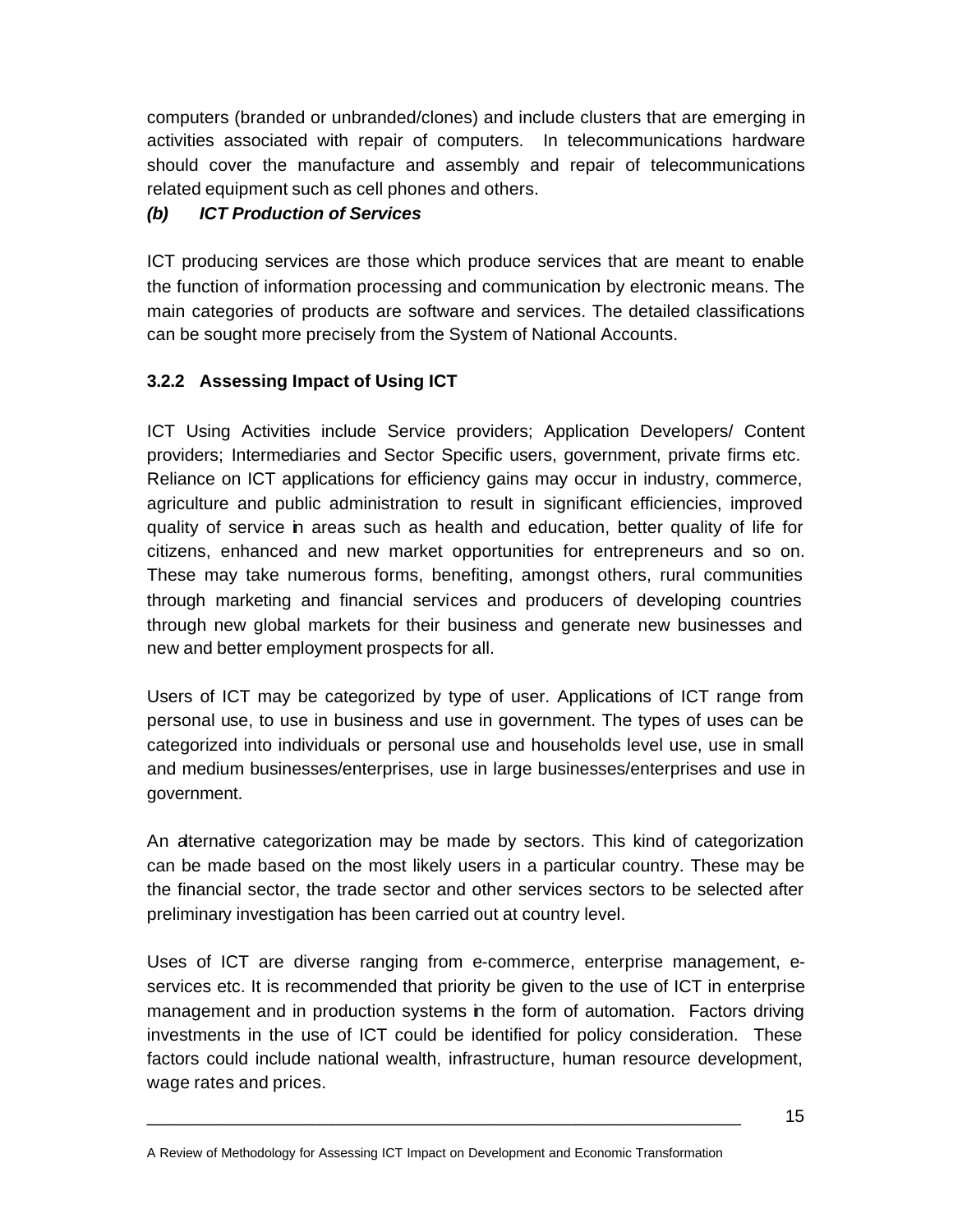ICTs have the feature of being able to be customized to personal needs or local conditions. It is therefore imperative to define the needs at various levels and explore what ICT can do to meet those needs. At the national level for instance, it is important to define the national development objective and strategy as a basis for posing the question of use of ICT for realizing the national objectives. In the context of Africa, concern over growth and poverty reduction would have to be addressed along with concerns over the transformation of the African economy towards a more dynamic economy which can better cope with the global competitive environment.

The World Dialogue on Regulation (WDR), under a Learning Initiative on Reforms for Network Economies (LIRNE), has produced several research reports addressing the status of various aspects of ICT in selected countries and diversification of networks. These studies have taken a snapshot of selected aspects of ICT like telecommunications, microtelcos and community based networks. These studies have also addressed specific issues relating to institutional design of regulators, mobilizing ICT for effective disaster warning and how access to ICT could be enhanced. The thrust has been placed on the status and prospects of better access or enhanced inclusion. For instance, the research project on replicability of microfinance approach to extending access to telecommunications is addressing the issue of access. These studies are essentially designed to deepen the understanding of the status of aspects of ICT, how the status could be better measured and how access could be enhanced or their application improved. These studies produce outputs which throw light on the ingredients needed to analyse the impact of ICT on the economy but they fall short of addressing that challenge directly.

Returns from investments which can make ICT adoption more widespread in the economy can be very high to the extent ICT reduces transaction cost in business operations. ICTs can create positive economic and social multipliers. Economic multipliers are associated with increasing productivity in the economy through more efficient information gathering and reduction of transaction costs, improving the functioning of markets and accessing new markets (e.g. e-commerce), lowering cost of communicating and improving the management of supply chains. Social multipliers can be manifested in enhanced social cohesion and improved safety and survival. ICT can enhance the functioning of government in general and in public service delivery such as health and education. The functioning of government can be improved through enhancing efficiency in performing administrative and planning functions, facilitating government decision making processes, provision of government services to its people, promoting accessibility to government and

A Review of Methodology for Assessing ICT Impact on Development and Economic Transformation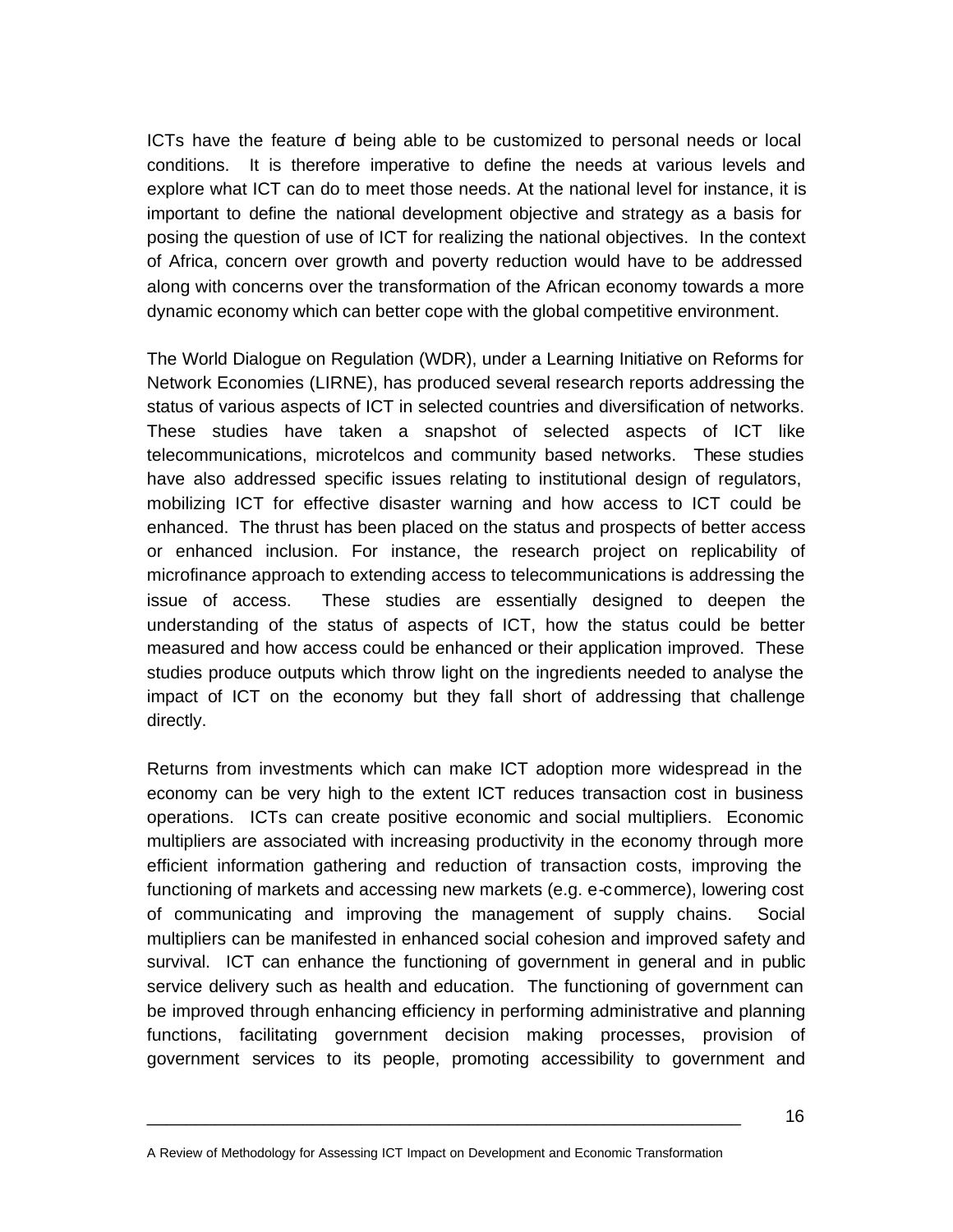making it easier for peoples' voices to be heard by government and government messages to be heard by the people.

ICT is both a significant sector in the economy and a vital service to business and industry and other users in the economy. In the information economy, the role of ICTs become even more critical for economic development through its role in the system of national innovation, development of entrepreneurship and public service delivery.

The dynamism of ICT is expected to come from several sources including the decline in the prices of information processing, convergence in communication and computing technologies and the rapid growth in network computing. The communication networks and interactive multimedia applications are providing the foundation for transformation of existing social and economic relations into an information society (Pohjola, 2001) $11$ .

The role of ICT in economic development is expected to be manifested in productivity increase, enhancing the quality of life, reducing prices, creating new economic activities and new employment activities as well as generating wealth (Pohjola, 2001). An important revolutionary aspect of ICT is the possibility it offers to unbundle information from its physical carrier characterized by the global movement of weightless bits at the speed of light. This is manifested in increasing share of all services in the GDP and the growing importance of ICT in particular.

Some researchers have found it more manageable to examine specific components of ICT in order to allow more indepth analysis of the impacts. One example of this approach has been the analysis of the impacts of ICT by assessing the importance of the computer as a factor of production in the economy. The decline in computer prices and improvements in quality and performance has led to a substantial increase in the nominal share of computer and information processing equipment in fixed capital formation. However, the capital share of computer hardware has remained rather small because computers become obsolete quite rapidly.

OECD countries that improved performance in the 1990s were generally able to draw more people into employment, increase investment and improve factor

<sup>11</sup> Pohjola, Matti (Ed.). Information Technology, Productivity and Economic Growth. International Evidence and Implications for Economic Development. WIDER Studies in Development Economics, Oxford University Press, 2001.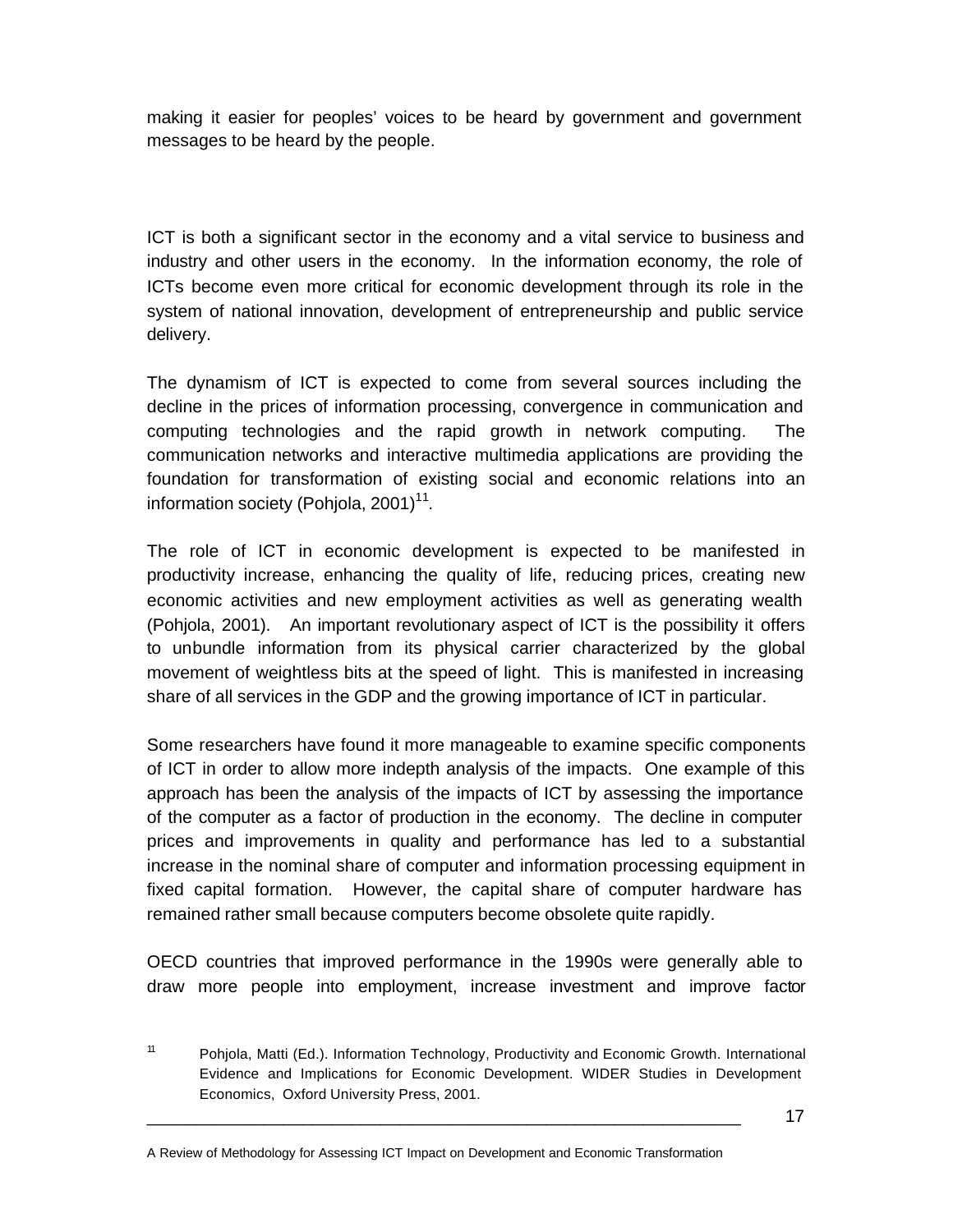productivity (Pilat, Lee and van Ark, 2002)<sup>12</sup>. ICTs contributed to this growth in two ways. First, ICTs contributed to increasing investment and therefore to capital deepening encouraged by the steep decline in ICT prices and the growing scope of their application. Reviews of models of technology adoption show that decreases in prices of new capital goods tend to increase economic growth. Second, ICTs contributed to factor productivity growth. The evidence from OECD countries has shown that ICTs facilitate economic growth by increasing productivity though this is a long-term outcome of ICT investment. Some studies have found that ICT capital has larger impacts on labour productivity than other types of capital suggesting that there might be spillovers from ICT investment (OECD-DAC, 2004a).

ICTs have made it easier to disperse value chains both geographically and organizationally. ICTs have influenced management of supply chains and in the design of products and components by facilitating enterprise resource planning, business-to-business ecommerce markets and electronic data exchange. When combined with CAD and CAM systems, firms can communicate complex product specifications to outside suppliers permitting the creation of fully integrated computer-integrated manufacturing procedures that track product quality and inventory and design and production cycles. The suppliers or subcontracted firms are likely to benefit from membership in the production networks through transfer of technology gains, acces s to specialized technical and marketing expertise and the impetus that demanding purchasers provide to enhance productivity and innovation (Porter, 2000) $^{13}$ .

However, recent research on the use of ICT suggests that the benefits from the use of ICT are likely to outweigh the benefits from production, which are limited to just one sector of the economy. Moreover, globalization of production of ICT is likely to deter most developing countries from reaping the benefits of producing ICT (Kraemer and Dedrick, 2001)<sup>14</sup>. The ICT using service sectors showed considerable contribution to factor productivity growth in Germany, Denmark and Finland. The impact of ICT use on factor productivity may be manifested in more productive firms gaining market share, product diversification may be facilitated, customized services may be offered, it may be possible to respond more effectively to customer demand

\_\_\_\_\_\_\_\_\_\_\_\_\_\_\_\_\_\_\_\_\_\_\_\_\_\_\_\_\_\_\_\_\_\_\_\_\_\_\_\_\_\_\_\_\_\_\_\_\_\_\_\_\_\_\_\_\_\_\_\_\_

 $\overline{a}$ 

 $12$  Pilat, Dirk., Frank Lee and Bart van Ark: Production and Use of ICT: A Sectoral Perspective on Productivity Growth in the OECD Area. OECD Economic Studies No. 35, 2002.

<sup>&</sup>lt;sup>13</sup> Porter, M.E. Location, Competition and Economic Development: Local Cluster in a Global Economy. Economic Development Quarterly, 14, 2000.

<sup>&</sup>lt;sup>14</sup> Kraemer, K.L. and Dedrick, J. Information Technology and Economic Development. Results and Policy Implications of Cross-country Studies. In Pohjola (Ed.), 2001.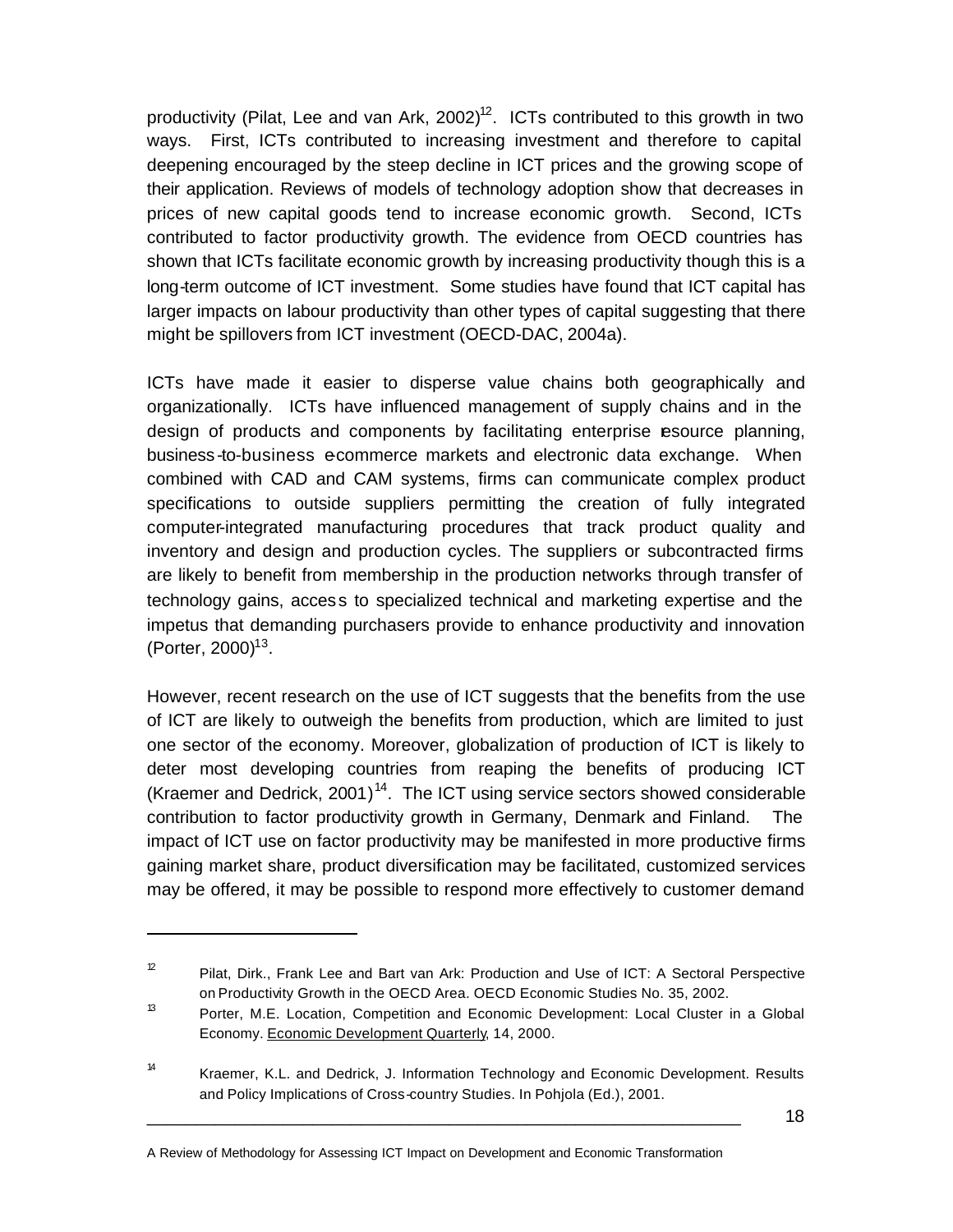or it may help reduce inefficiency in the use of factors of production. Strong productivity growth was found in ICT-using sectors especially retail trade in the US where firms like Walmart used innovative practices to gain market shares and in turn forced competitors to improve their performance.

Relevant evidence relating to the impact of ICTs on economic growth and productivity have not yet been produced for developing countries (OECD-DAC, 2004a)<sup>15</sup>. ICTs and related systems have shown the potential to *contribute to economic growth and improvement in social conditions* in the developing world. However, ICT growth is expected to influence growth through gains in labour productivity as well as total factor productivity. Developing countries and LDCs in particular are less well-equipped to tap the potential of ICTs to stimulate growth for several reasons such as economic structure (e.g. dominance of agriculture and low incomes) and policy issues (e.g. restrictive regulatory environments, low levels of human resource development). This phenomenon has been termed the productivity paradox.

The productivity paradox suggested that computers are everywhere except in the productivity data (Solow, 1987)<sup>16</sup>. This paradox has been explained in terms of failure to pick it up in statistics to the extent most improvements occur as improvements in the quality of services which are not captured in productivity data. It has also been argued that impacts of new technologies take time to emerge and it takes time to adjust to new organizational arrangements and to upgrading of human resources to cope with the challenges of the new technologies (OECD,  $2003$ <sup>17</sup>. To the extent it takes time and resources to operate a new technology then even a major technological revolution such as ICT may be associated with decline in productivity as has been shown by David (1990)<sup>18</sup> and Greenwood (1997)<sup>19</sup>. This learning period is also characterized by increasing wage inequality as skilled labour has an advantage at learning.

 $15$ <sup>15</sup> OECD-DAC: ICTs and Economic Growth in Developing Countries. DAC Network on Poverty Reduction. DCD/DAC/POVNET (2004)6/REV1, December 2004.

<sup>&</sup>lt;sup>16</sup> Solow, R. We'd Better Watch Out, Book Review No. 36, The New York Times, 12 July 1987.

 $17$  OECD. ICT and Economic Growth. Evidence from OECD Countries, Industries and Firms. OECD, Paris, 2003.

<sup>&</sup>lt;sup>18</sup> David, P.A. The Dynamo and the Computer: an historical perspective on the modern productivity paradox. American Economic Review. Papers and Proceedings 80. 1990.

<sup>&</sup>lt;sup>19</sup> Greenwood, J. The Third Industrial Revolution. Washington DC. AEI Press, 1997.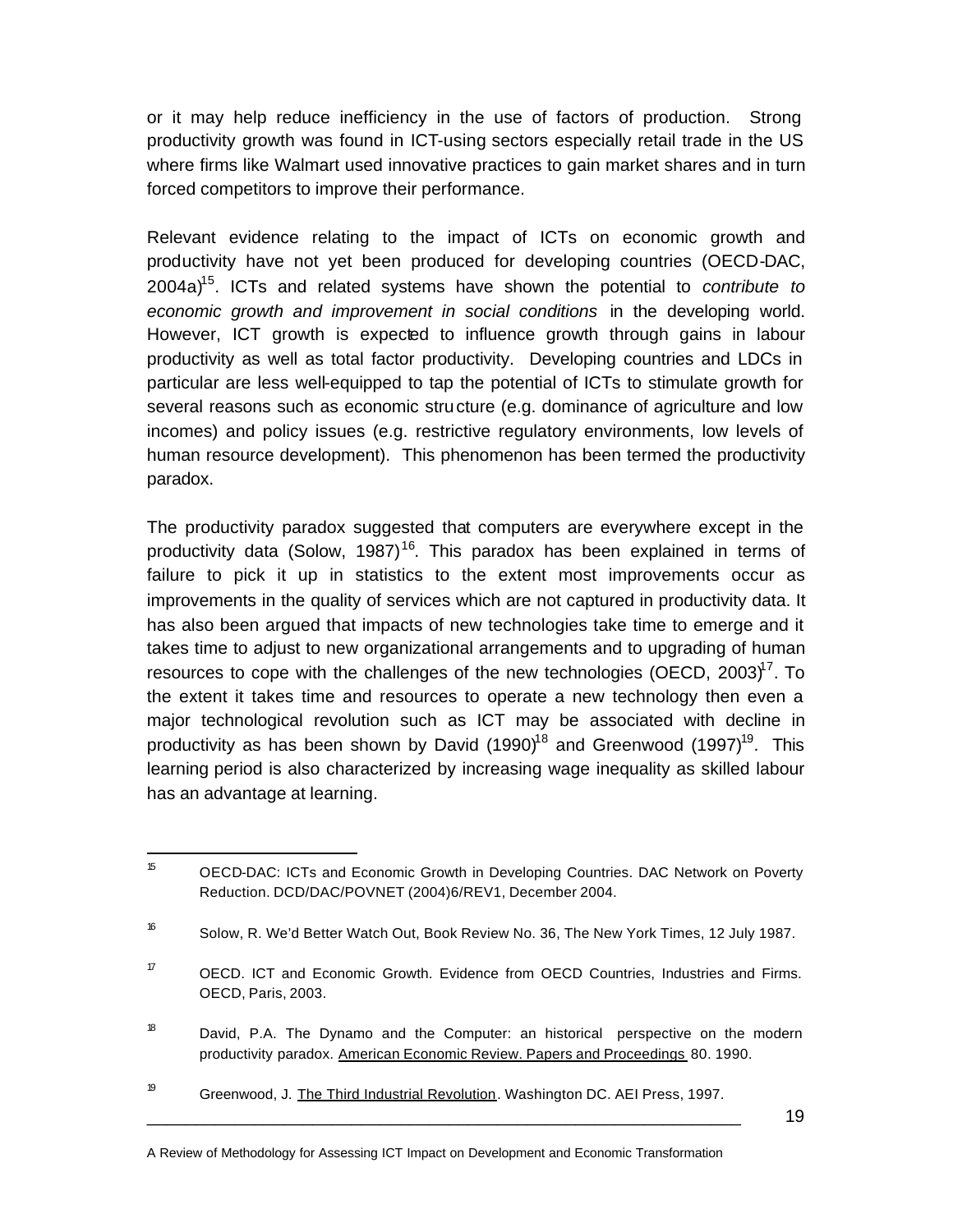ICTs may improve the quality of education to the extent they make it easier to access vast amounts of information, facilitate presentation of materials using multimedia and collaboration with others to improve classroom experience and ultimately lead to improved cognitive skills. However, to make effective use of ICT requires additional complementary investments such as investment in teacher training and adaptation of the curriculum to accommodate the adoption of ICTs. Experience in other countries has shown that a major challenge here is in addressing the question of how ICT should be integrated and how classroom conduct could be changed to take full advantage of the new technology (Yusuf et al, 2003). ICT can also facilitate expansion of reach of long distance learning allowing people to interact with education and learning and allowing the accommodation of larger numbers of learners from virtually all places that can be reached by ICTs.

ICTs have been shown to impact on poverty reduction by impacting on poverty reducing sectors such as the social sectors. For instance, ICTs can increase the volume and flow of medical information which can impact on the health of the poor. ICTs can be used to influence learning and delivery of education.

ICTs impact on poverty through their impact on productivity and income generation as it gives to sectors where the poor are likely to be most actively engaged. For instance, productivity increase in the SMEs can have poverty reducing effect to the extent SMEs gain access to market information (faster and more cheaply), access to information on input prices and output markets and to the extent they strengthen forward linkages to the market (Pigato,  $2001$ )<sup>20</sup> and backward linkages to the domestic suppliers of inputs.

Rural based ICTs have the potential to impact on agriculture through increased revenues and diversification of agricultural production, made possible by delivering SMS-based price and crop information (OECD-DAC, 2004) $^{21}$ .

ICT based access to public knowledge is influencing governance structures towards more democratic and participatory processes. It is influencing the way development agendas are negotiated. Telecottages, community networks and one stop shops for basic development information and statistics are facilitating access of communities to information flows that are raising levels of awareness. For instance, telecottages in

 $\boldsymbol{x}$ Pigato, M. Information and Communication Technology, Poverty and Development in Sub-Saharan Africa and South Asia. World Bank, Washington DC, August 2001.

<sup>&</sup>lt;sup>21</sup> OECD-DAC: Leveraging Telecommunications Policies for Pro-poor Growth Universal Access Funds with Minimum -Subsidy Auctions. DAC Network on Poverty Reduction. Berlin, 27-29 October, 2004. DCD/DAC/POVNET(2004)13. October 2004.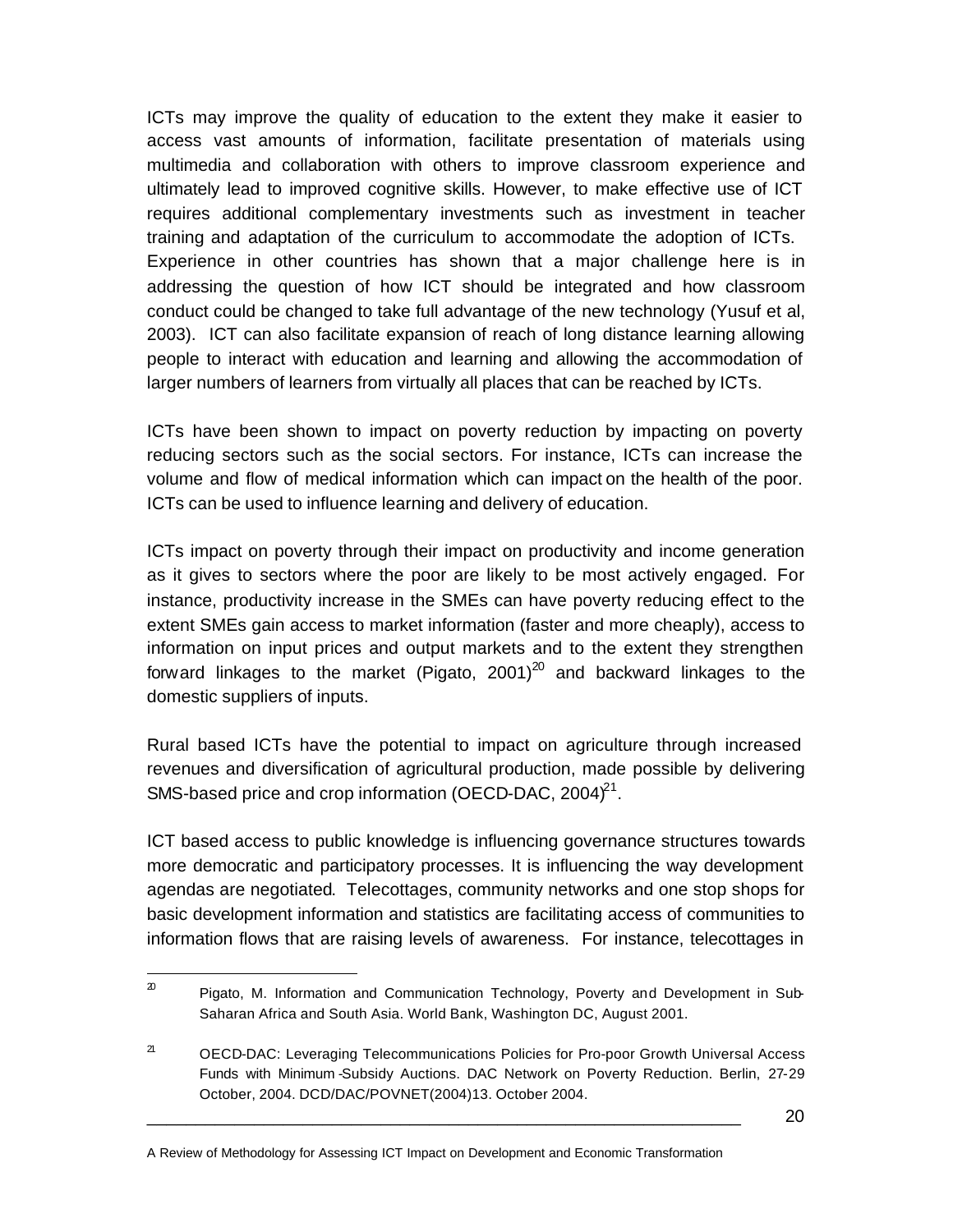parts of Asia and Africa are broadening access to information. Community networks are being introduced with public access points in locations like schools, libraries and community centres. One-stop shops with basic development information and statistics are being introduced in terminals that are located within the communities. Integrated systems are being designed to meet basic needs of rural communities.

It is important to acknowledge that impacts of ICTs are not automatic. Some prerequisites may have to be present before the impacts can be realized. In this regard, some studies have also suggested that the US may have been able to benefit from spillover effects as ICT investment started earlier and was stronger. Diffusion of ICT may help establish networks which produce spillover effects the more firms are connected to the network. Increased use of ICT may also lead to greater efficiency in the creation of knowledge. Studies at firm level have been able to show spillovers from ICT capital although this has been difficult to show that impact at the aggregate level. It has also been suggested that the US may have been able to benefit more from ICT since it got its fundamentals right. In particular, it has been reported that the impacts of ICT on the US economy were facilitated by high level of competition strengthened through regulatory reforms combined with sound macroeconomic policies and well-functioning institutions and markets. Studies have also suggested that a range of structural reforms in Australia have been important in driving the strong uptake of ICT by firms and have enabled these investments to be used in ways that generate productivity gains. This was particularly found to be evident in wholesale and retail trade and in financial intermediation.

Experience from developed countries has shown that ICT investment can contribute to economic growth and in that process complementary factors such as human capital, and deregulation play an important role in accelerating the benefits of ICT investment both for firms and for countries. However, this potential impact of ICT on growth is not realized automatically or by simply transferring technology to the developing world. The design and formulation of ICT policies is increasingly having to face the challenge of improving their capacity to address the specific contexts in which ICTs are managed and implemented. The importance of context in terms of organisation, sector-specificity, country-specificity or region-specificity deserves recognition in the process of examining the role of ICT in economic development of Africa (Avgerou and Walsham, 2000) $^{22}$ .

ICT sector is one of the leading sectors in R&D effort and the returns from research in ICT should be widespread given their pervasive use. In addition, ICT plays a

 $\mathfrak{D}$ Avgerou, C. and G. Walsham (Eds.) Information Technology in Context: Studies from the Perspective of Developing Countries. Ashgate Publishing Ltd. Aldershot, 2000.

A Review of Methodology for Assessing ICT Impact on Development and Economic Transformation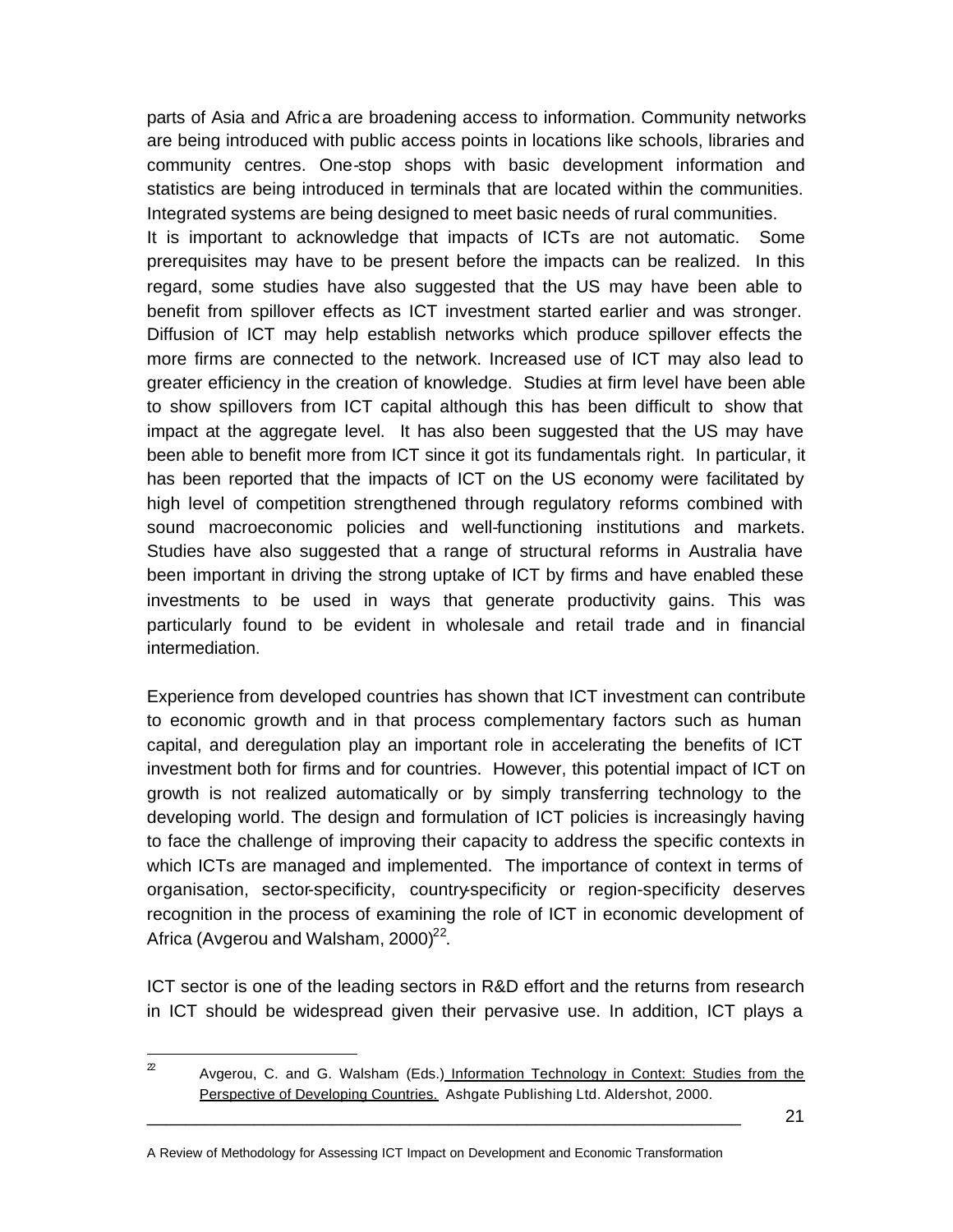leading role in knowledge creation, codification and transmission. International R&D spillovers have been shown to be significant whether in terms of social rates of return, elasticities of TFP growth or growth contributions (Mohnen, 2001). The main determinants of spillover appropriation are the acquisition of expertise through own R&D and education, the openness to international contacts and close collaboration with foreign researchers.

#### *Value chain analysis*

The framework paper by McCormick and Onjala in this volume gives pointers to how each of the components of ICT can be associated with a value chain that can offer benefits to society.

A value chain is the sequence of production, or value adding activities that bring a product from its conception to its final consumption. The term 'global commodity chains' was extensively used in economic literature in the early 1990s, while the business community often refers to 'supply chains' Recognition of this chain of value addition encourages the investigation of the distribution of that value among the various actors and promotes a search for upgrading or value addition strategies. Various components of the chain may be associated with high or low linkages to other activities which supply inputs and support services to facilitate activities in the respective components of the chain.

Value chain analysis also highlights the issues of chain coordination or governance (control of the chain by various actors).

Value chains may be buyer-driven (often labour intensive and low technology) or producer-driven (often capital intensive and high technology).

In addressing these impacts, value chain analysis could be used as a tool for mapping and making assessments processes and dimensions involved. Thinking in terms of value chains helps them to identify the appropriate "niche" in the chain as a central part of the strategic plan. For example, in the garment or footwear industry, the relevant criteria are to map out:

- o Product quality
- o Price
- o Time from order to delivery
- o Punctual delivery
- o Flexibility
- o Innovative design.

A Review of Methodology for Assessing ICT Impact on Development and Economic Transformation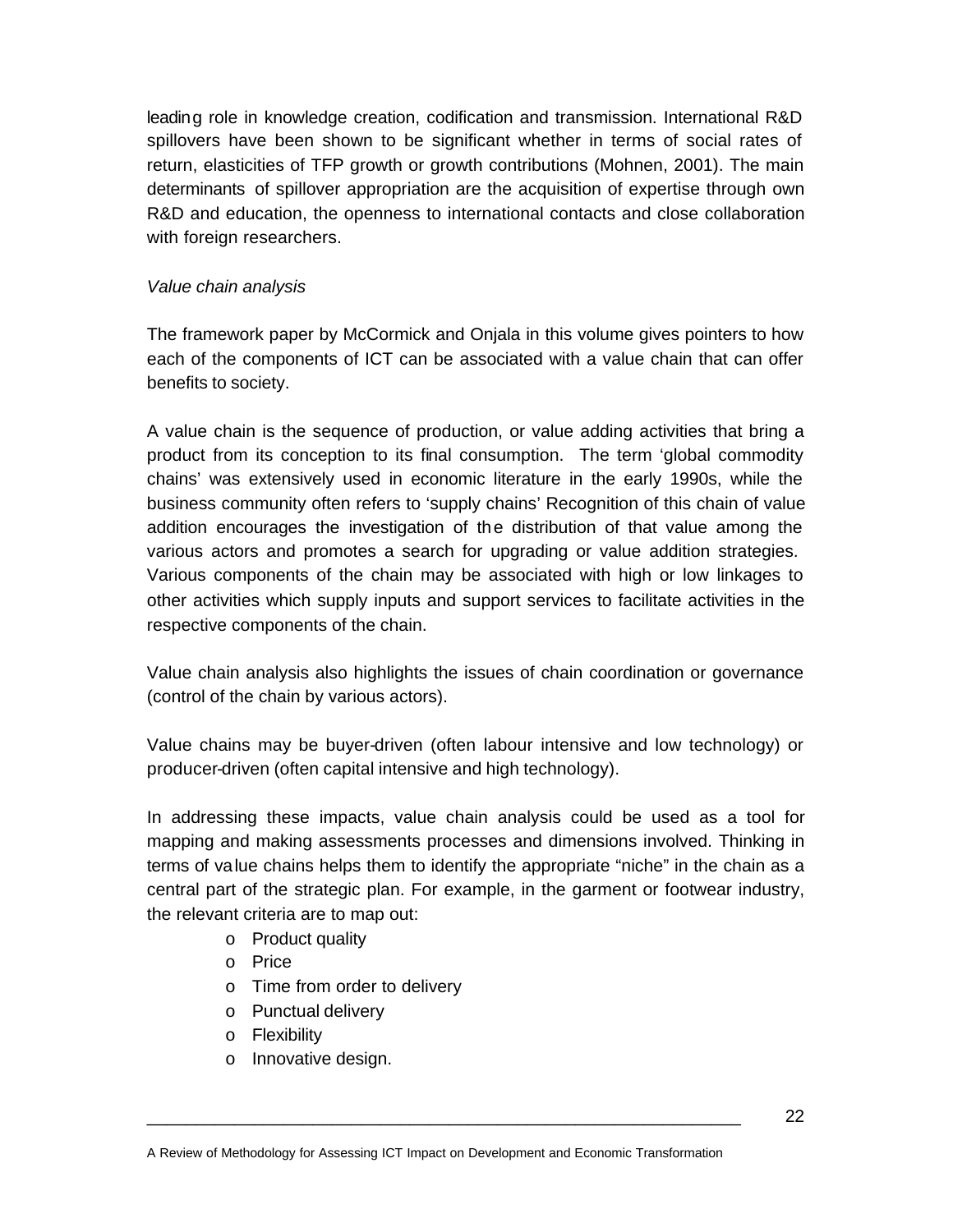The value chain approach provides a framework for sector-specific action addressing domestic as well as global linkages and helps to identify leverage points and ways to intervene. The Indian software industry provides a good example of how developing country enterprises can take advantage of the global trend to outsourcing of services and providing software services tailored to the demands of global businesses.

Value chain analysis helps the researcher to find out where the bottlenecks are. Which part of the chain holds up progress in the others? Who (government, private sector, PPP, donors) is most appropriate at doing what?

#### *Demand-side factors*

ICTs associated with knowledge products reduce the distance between consumers and producers of knowledge products. It has been shown that demand side factors such as consumer attitudes on sophisticated goods, training, education and skills for consumption (rather than production) importantly influence patterns of technological development and therefore economic growth and development. This explains the failure of the industrial revolution to occur in technologically advanced China of the  $14<sup>th</sup>$  Century (Quah, 2001)<sup>23</sup>. The policy implication of this finding is that training and education can be important, not only in providing skills for work and production, but also in providing a sufficiently strong demand base. Government policies which make consumer attitudes more favourable to knowledge products can cultivate demand which appreciates and exploits sophisticated technology thus enhancing peoples' participation in the information economy.

#### **3.2.3 Quantitative and Qualitative Analysis of Impacts**

Methodological approach needs to be specific and focused on the application of ICT on specific activities. Qualitative and quantitative methodologies should be combined as deemed appropriate in specific conditions. Research questions will determine what methodologies can be employed within specific country constraints.

Quantitative approaches often involve the use of sample surveys with emphasis on quantitative indicators such as income, consumption levels and access to technologies such as tele-density. The analysis of the impact of ICTs on economic

 $\overline{a}$ 

<sup>&</sup>lt;sup>23</sup> Quah, D. The Weightl ess Economy in Economic Development. In Pohjola (Ed.) 2001.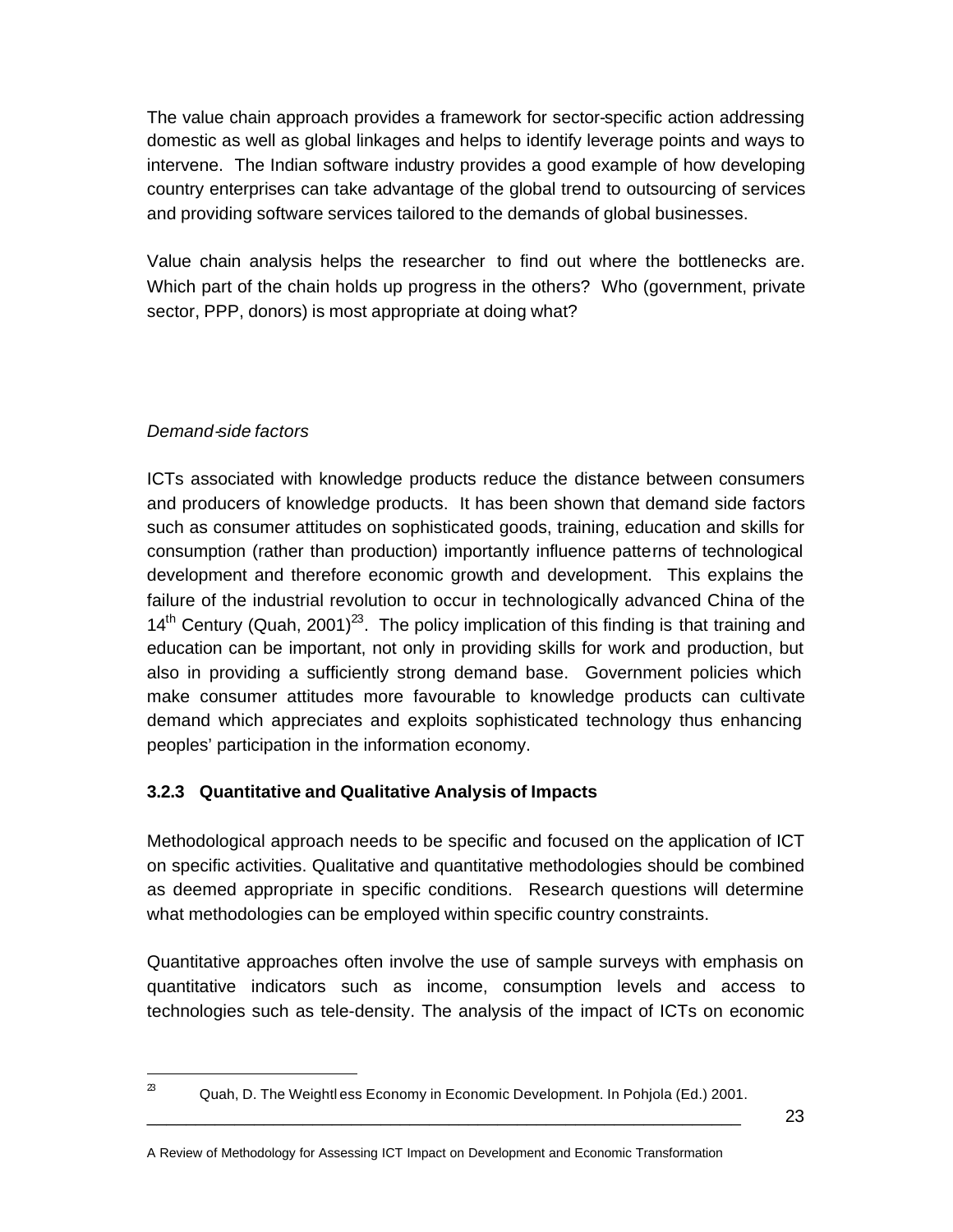growth and competitiveness largely rely on quantitative data as exemplified by the World Economic Forum's Global Information Technology Reports.

Weaknesses of quantitative indicators necessitate the use of qualitative methods to complement quantitative data to capture non-quantifiable characteristics such as decision making powers, authority, and the underlying motivation of individuals in using one technology or the other. Experience todate suggests that that a decision should be made as to the level of the analysis (micro, meso or macro levels) and combine quantitative and qualitative analysis in most appropriate ways. Insights from relevant fields (e.g. economics, political science, sociology) should be integrated into the analysis and different levels of analysis may be invoked as deemed appropriate.

Considering the paucity of recent data on the ICTs, it is advisable to carryout systematic collection of data on the ICT sector and its growth, explore possibilities of improving on ICT indicators and indices and draw experiences and studies in other countries.

Where appropriate indicators such as those developed by the World Economic Forum and the International Telecommunications Union should be used.

Analysis of policies, policy process and performance requires first hand data on institutional contexts, political configuration and power relationships and incentives as well as access and usage data to review which policy lead to what level of ICT diffusion. This strand of research needs to draw from quantitative and qualitative information including national and cross -country data on democracy and governance (political freedom, participation of civil society, political volatility), access to communication services and the quality of policy and regulation. Subjective data are also important particularly on perception of stakeholders on policy and regulation and how this can be improved.

Where qualitative methods are adopted researchers are expected to carry qualitative surveys and mapping of qualitative aspects such as policy making, regulation, power relationships , governance and social exclusion and inclusion using insights from other fields such as political science. Surveys can be used to collect quantitative data while case studies can be used to collect more indepth qualitative insights into specific sectors or enterprises.

Micro-level studies are required at the level of the household or enterprise level and these should to the extent possible adopt impact assessment methodologies that

A Review of Methodology for Assessing ICT Impact on Development and Economic Transformation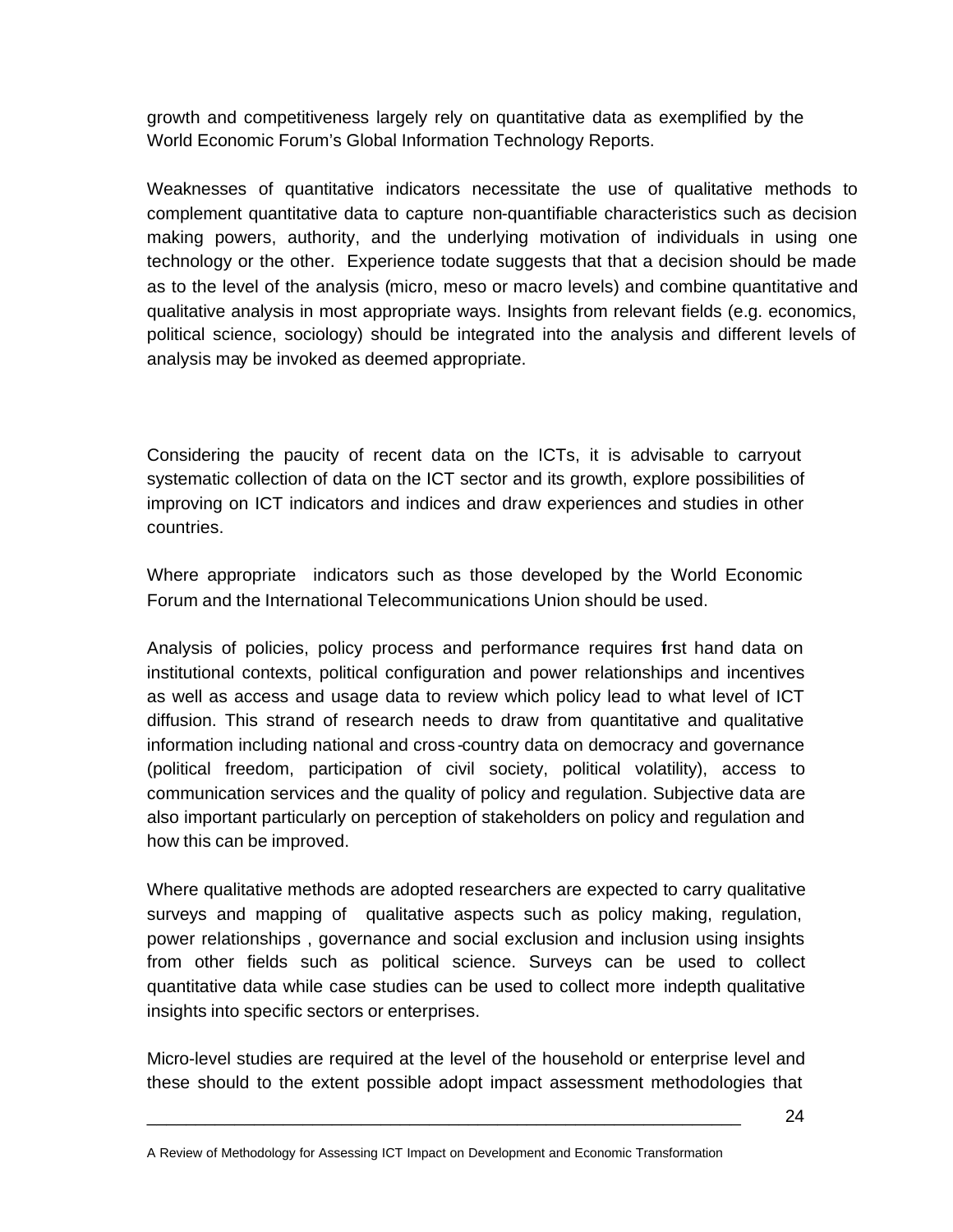would allow for the identification of the contribution made by a specific intervention and take account of the importance of identifying the direction of causality. Such methodologies may adopt quantitative or qualitative approaches, and often may include some form of randomised intervention that affects the usage or access to a pre-identified intervention. By collecting information on the control, or counterfactual group, and often by collecting information on initial versus postintervention conditions, impact assessments can improve understanding of positive and negative impacts that can be directly attributed to an intervention. Even when an experimental approach is not followed, the structured research design adopted by impact assessments can be used to guide a less rigorous assessment of the costs and benefits of a development intervention. Developing appropriate policy for both the private and public sectors, and understanding the impact of policy and how intervention actually takes place are thus important research questions for ICT usages in the economy.

When addressing the impact of ICTs two considerations should be made. First, there may be a substantial time lag between ICT investments and their payoffs. Second, ICT is only one of the several factors that contribute to improved firm performance.

Local, regional, and global policies influence the conduct and performance of firms. A framework linking these factors and the performance of firms would be preferred. In addition to internal factors influencing firm performance, account should be taken of determining external factors such as entrepreneurship, infrastructure, competitive environment, human resources, market preferences and cost of communication. These factors are also influenced by the global and regional infrastructure as well as the e-business technological profile., trends in FDI in telecommunications, privatization, convergence in communication technologies and R&D incentives and capital markets.

The impact of ICTs on specific sectors can be addressed. Taking into account the level of investment in ICT that can optimize impact in the specific sector, the role of public investments to ensure optimum application of ICT in the sector for purposes of transformation and how various key actors in the sector may be affected and the distributional implications of the use of ICT.

Within a specific sector indepth studies should be undertaken that examine the use, costs and benefits of ICT at the micro level (level of households, communities and enterprises ). These studies need to be able to distinguish the direction of causality (do ICT improve economic well-being, or does economic well-being result in increased ICT usage) as well as the distribution of usage patterns, costs and benefits within the unit being examined.

A Review of Methodology for Assessing ICT Impact on Development and Economic Transformation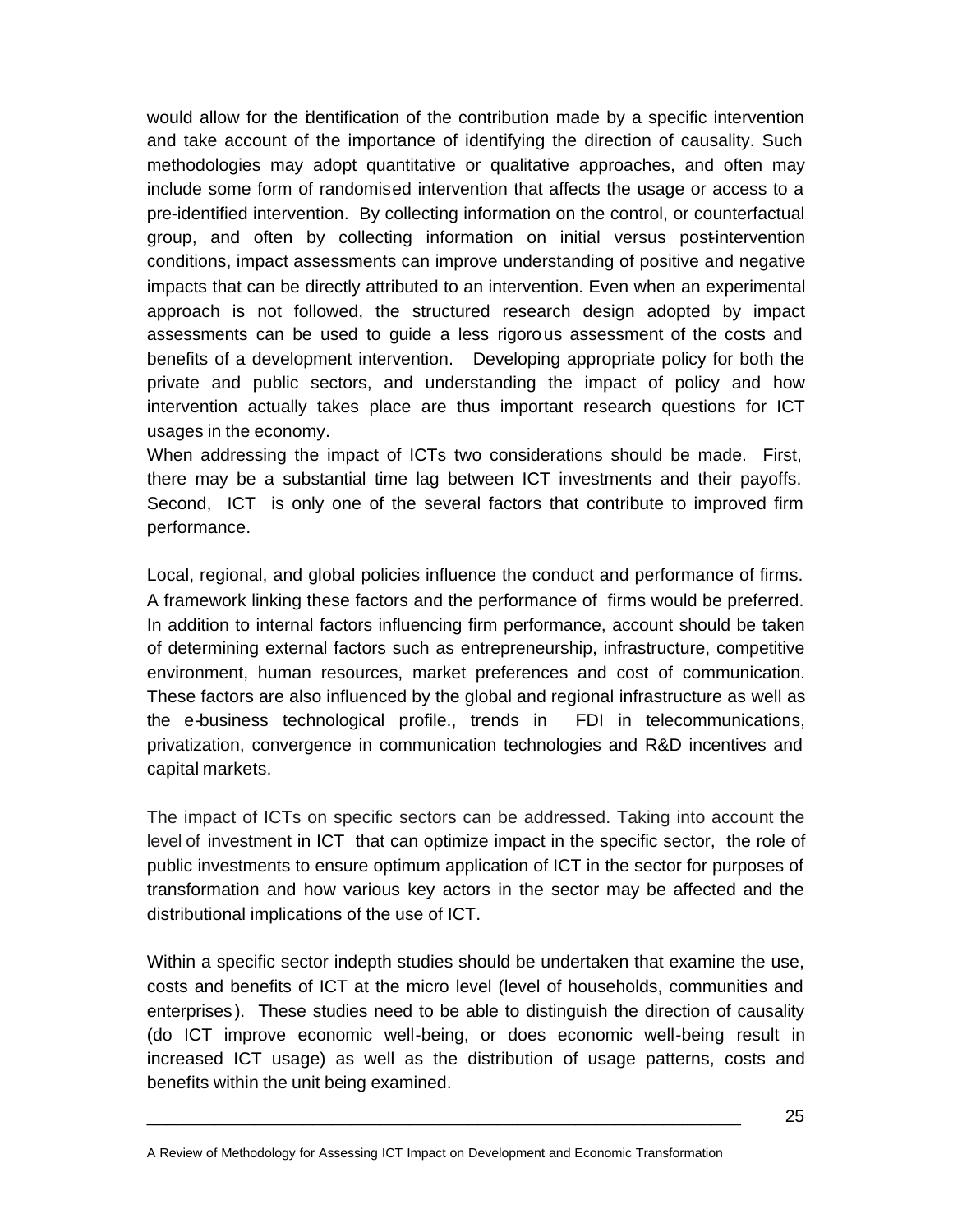In undertaking sector level studies, both the quantitative analysis and the case studies could be approached by specifying common building blocks of the sectoral system of innovation. A sectoral Innovation System (SIS) has its own knowledge base and learning processes , it has specific technologies, systems boundaries, institutions and interactive activities .

The basic elements of the SIS are:

- *Actors or agents*: include individuals and organizations. Individuals include enterprise owners, and engineers/ scientists; while organizations include enterprises universities and firms, R&D departments, financial institutions such as development banks.
- *Knowledge and Learning Processes:* Organizations and individual capabilities differ in their scientific and technological skills and experiences. The research should therefore carefully examine the different knowledge bases and he processes of learning.

The sector level studies are expected to cover sector timeline and evolution, sector mapping and sec tor innovation policies.

- Sector timeline and evolution would address questions like what is the nature and dynamics of the sector? Who are the main players? What has been the performance of the sector to date? What challenges does the sector face? How effective have policies and support structures been in triggering innovation and developing a dynamic innovation capacity?
- Sector mapping would cover issues such as Who are the main actors and organisations in the sector, what role do they play and what are their skills and competencies? Which actors and competencies are missing an d how can they be promoted? What is the role of policy in influencing the position and effectiveness of various actors? What is the extent of linkage between actors and organisations, what is the nature of these links and does it support interaction and learning? Which links are missing links are missing and what types of linkage need to be encouraged?
- Innovation policies would address the role of policies in strengthening learning, investment and linkages that constitutes the bases for

A Review of Methodology for Assessing ICT Impact on Development and Economic Transformation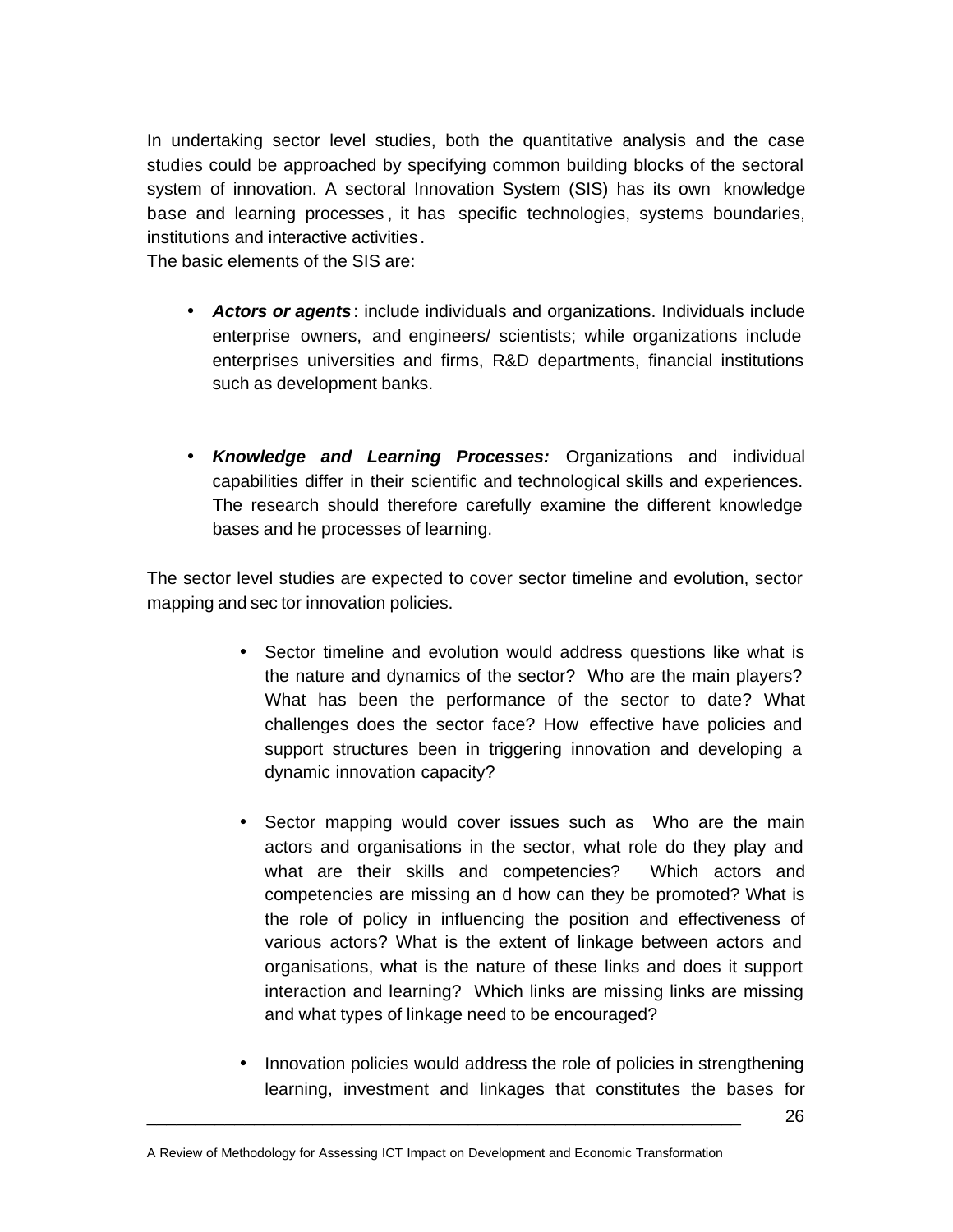dynamic innovative change on a continuous basis. Research would map policies that directly or indirectly affect technological capacity building, learning, linkages and investment within the computer system of innovation. These might include:

It is important to define the needs at various levels and explore what ICT can do to meet those needs. At the national level for instance, it is important to define the national development objective and strategy as a basis for posing the question of use of ICT for realizing the national objectives. In the context of Africa, concern over growth and poverty reduction would have to be addressed along with concerns over the transformation of the African economy towards a more dynamic economy which can better cope with the global competitive environment.

Applying quantitative and qualitative analysis is possible in specific areas of ICT itself or in any of the requisite infrastructures. The framework papers have gone into further details regarding specifc aspects of ICT. For instance, in the area of human resource development for the ICT development Nissanke has pointed out that relevant information will need to be gathered, synthesised and evaluated. The information will be gathered from government, the academia and the industry with emphasis on collection of human capital information on tertiary education and other forms of specialised education and to a limited extent on secondary education. It is recommended that information be collected on the quantitative indicators as well as qualitative indicators. The collected information is to be synthesised and evaluated based on clusters that can signify key attributes such as quantity and quality of desired categories of human resources, quality of the environment for professional development and related infrastructure. This approach can be adopted with appropriate modifications to different sectors and country contexts.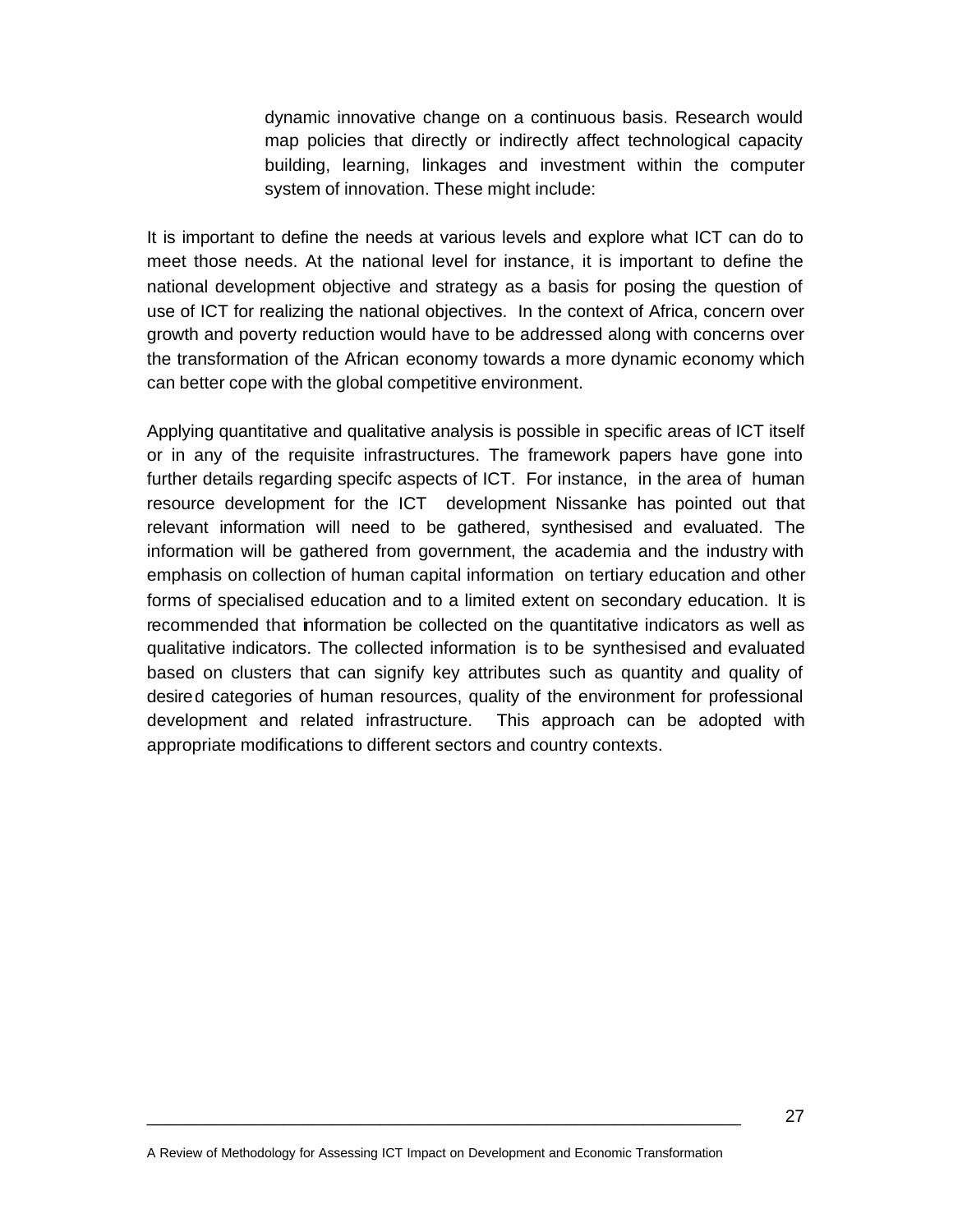# 4**.0 CONCLUDING REMARKS**

The review of methodology has shown that both quantitative and qualitative approaches to the impact of ICTs on economic development and transformation may be adopted in the analysis. The challenge is in adopting the methodologies to specific contexts with appropriate adaptations. In any case, the assessment of the impact of ICT on economic development and transformation should take into consideration the continuous interaction between technical and socioeconomic processes. The respective roles of various stakeholders should be considered allowing for some of these institutions to arise spontaneously from social and market circumstances and others to be deliberately created by government.

The impact of ICTs on development and economic transformation can be mediated through several channels including its impact on the ways and the speed of acquiring information and knowledge (impact on education and learning) across societies and sectors; its impact on production and the way the production process is organized whereby the technology impacts on the organization of the work place resulting in productivity impact and the consequent impact on wealth creation by transforming traditional production systems as well as creating new production regimes; and its impact on networking with its consequences on the way business and research is carried out.